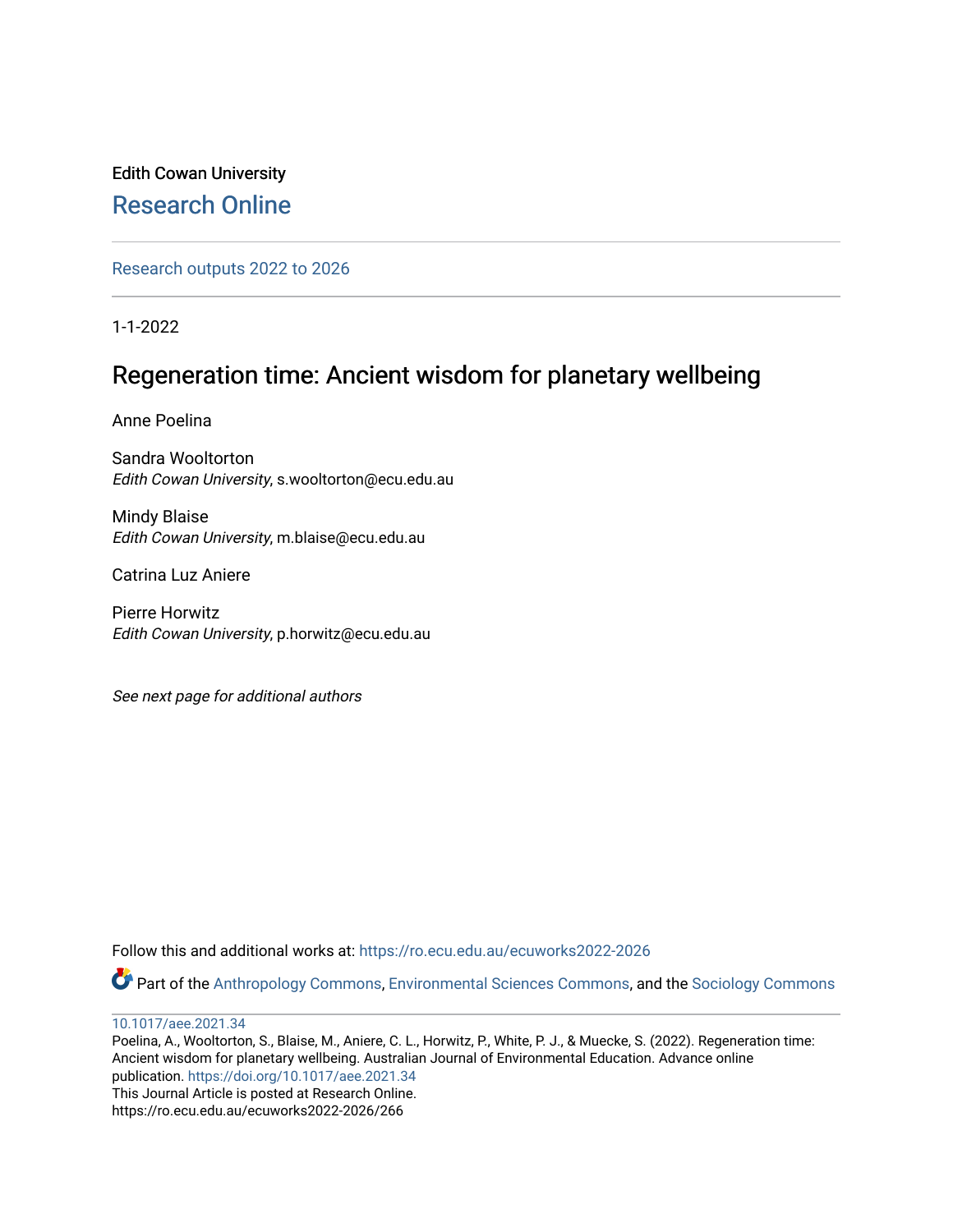## Authors

Anne Poelina, Sandra Wooltorton, Mindy Blaise, Catrina Luz Aniere, Pierre Horwitz, Peta J. White, and Stephen Muecke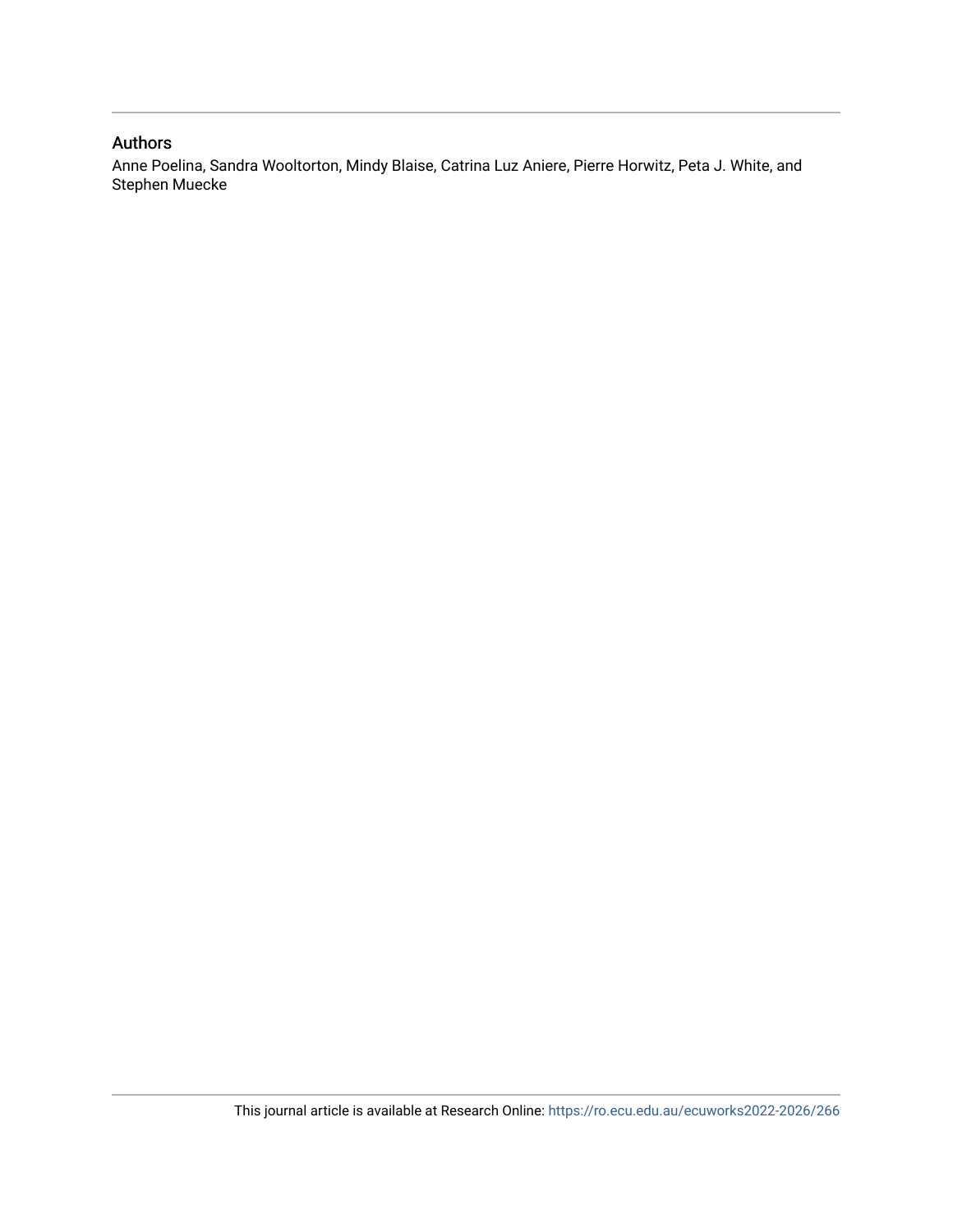

RESEARCH/PRACTICE ARTICLES

## Regeneration time: ancient wisdom for planetary wellbeing

Anne Poelina<sup>1[,](https://orcid.org/0000-0003-2476-9407)2</sup>®, Sandra Wooltorton<sup>1,3,</sup>\*®, Mindy Blaise<sup>3</sup>®, Catrina Luz Aniere<sup>4</sup>, Pierre Horwitz<sup>3</sup><sup>®</sup>, Peta J. White<sup>5</sup><sup>®</sup> and Stephen Muecke<sup>1,6</sup><sup>®</sup>

1 Nulungu Research Institute, The University of Notre Dame Australia - Broome Campus, Broome, WA, Australia, <sup>2</sup>Water Justice Hub, Australian National University, Canberra, ACT, Australia, <sup>3</sup>Strategic Centre for People, Place and Planet, Edith Cowan University, Joondalup, WA, Australia, <sup>4</sup>Millennium Kids, Perth, WA, Australia, <sup>5</sup>School of Education, Deakin University, Burwood, VIC, Australia and <sup>6</sup> Environmental Humanities, University of New South Wales, Sydney, NSW, Australia

\*Corresponding author. Email: [sandra.wooltorton@nd.edu.au](mailto:sandra.wooltorton@nd.edu.au)

(Received 16 November 2021; revised 11 December 2021; accepted 13 December 2021)

#### Abstract

In these regenerative times prompted by the Anthropocene, Aboriginal voices are situated to draw on ancient wisdom for local learning and to share information across the globe as ecological imperative for planetary wellbeing. In this paper, postqualitative research foregrounds the sentient nature of life as ancestral power and brings the vitality of co-becoming as our places into active engagement. It enables coloniality to surface and reveals how it sits in our places and lives, in plain sight but unnoticed because of its so-called common sense. Postqualitative research relates with ancient knowledges in foregrounding Country's animacy and presence, revealing the essence of time as non-linear, cyclical and perpetual. In this way, we are places, weather and climate, not separate. Postqualitative research also relates with ancient knowledge in illustrating Country as agentic and time as multiple, free of constraint and directly involved in our everyday. Country is active witness in the lives of Aboriginal peoples, here always. This is a strong basis for decolonisation. We all have a responsibility to listen, to help create a new direction for the future in the present time.

Keywords: postqualitative research; ancient wisdom; planetary wellbeing; decolonial; Aboriginal philosophy; animacy

## **Opening**

We acknowledge the Elders and Traditional Owners of three Western Australian language regions: the southwest comprising Noongar Boodjar, east to Ngadju Country of the Great Western Woodlands, and the Nyikina nation of the Martuwarra Fitzroy River in the Kimberley. We particularly acknowledge Betty Logan, Ngadju elder of wisdom and vision who co-leads a Ngadju family regenerative learning program that is involved in this research.

In this conceptual paper, we work within a relational, postqualitative, decolonial paradigm for environmental education – and life – with ancient wisdom at its heart. We inquire into regenerative cultures; where people recognise their extended participation can co-create possibilities for thriving collaborative futures (Wahl, [2016\)](#page-17-0). Using field philosophy (Buchanan, Bastian & Chrulew, [2018;](#page-16-0) van Dooren, [2018\)](#page-17-0) we take a katitjin bidi or learning journey, to interweave poetry and reflective narratives with wisdom of three Aboriginal<sup>[1](#page-16-0)</sup> languages: Noongar (southwest), Nyikina (one of the eight Martuwarra nations) and Ngadju (Great Western Woodlands).

<sup>©</sup> The Author(s), 2022. Published by Cambridge University Press. This is an Open Access article, distributed under the terms of the Creative Commons Attribution licence (<https://creativecommons.org/licenses/by/4.0/>), which permits unrestricted re-use, distribution, and reproduction in any medium, provided the original work is properly cited.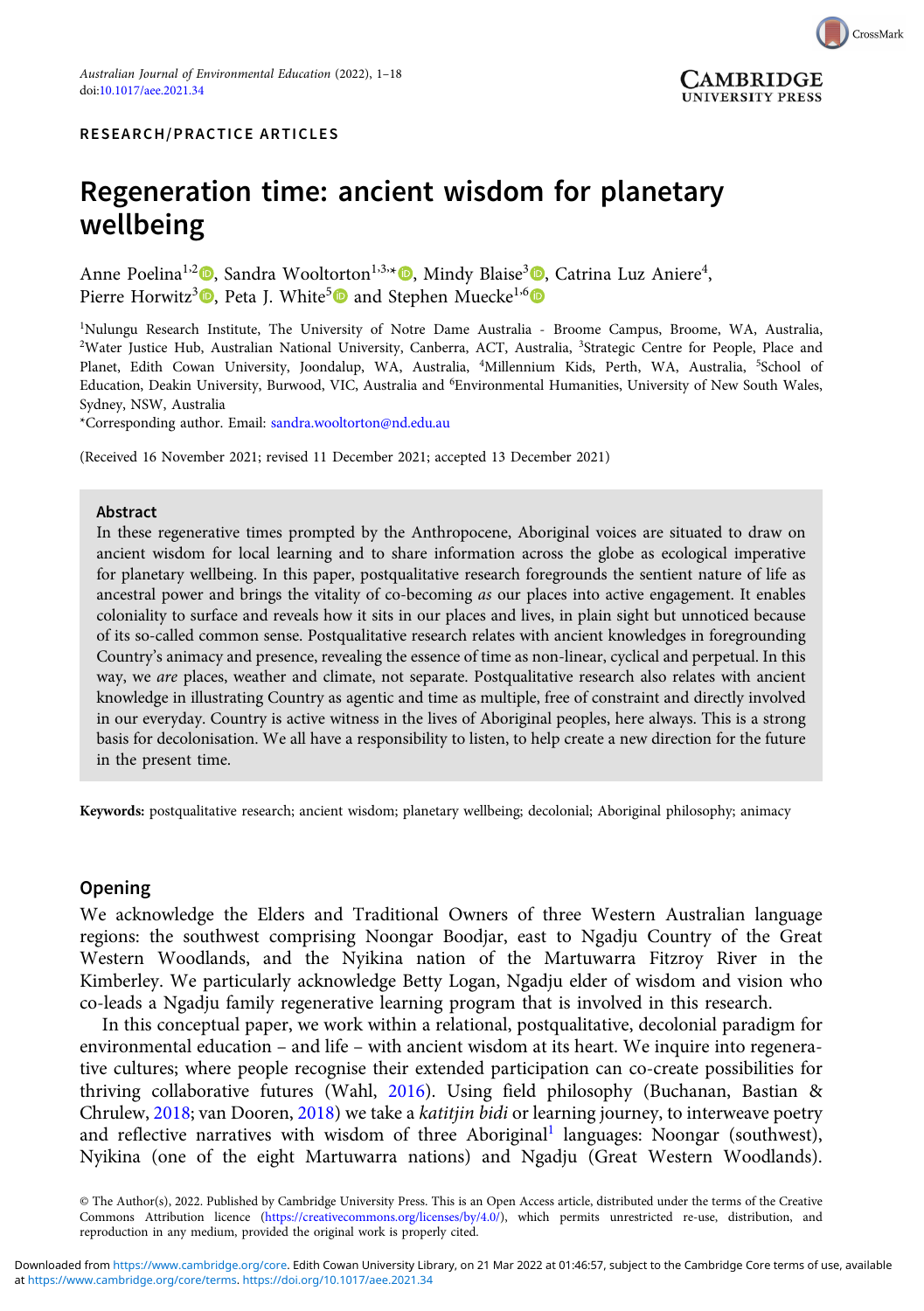Katitjin bidi is Noongar, meaning knowledge path, and is also a metaphor for connecting people, place and time.

Today, global environmental changes are central matters of concern, with demands for climate care (IPCC, [2021\)](#page-18-0), species respect (Díaz et al., [2019](#page-16-0)), recognition that the cry of the earth and the cry of the poor are the same (Pope Francis, [2015](#page-16-0)), and acknowledgement that human and planetary wellbeing are directly connected (Jenkins, Horwitz & Arabena, [2018](#page-16-0); Tollefson, [2020\)](#page-17-0). Life can never be what it was. We accept this challenge, while asking, as environmental educators, how we can co-create this new direction. How do we, as humans, extend our sense of society to include the agencies of non-human beings and places? How do we understand the requests of our non-human kin in this reconceived polity, while taking the necessary time for co-becoming? What do we mean by we are a part of, not apart from, our environment?

Our intention is to connect, reconnect, heal and recreate linkages celebrated since the dawn of time. We refer to our multispecies family members as kin, rather than he/she/it (Kimmerer, [2017\)](#page-17-0), which grounds each relationship within a universally inclusive environment. Through our katitjin bidi we celebrate values and ethics of care and creativity, narrative, lived experience, the collective, justice, and ways of responding to sentient, animate places. We particularly attend to notions of non-linear time. By 'river', we mean to include riverine multispecies communities, surface and subsurface living water flows as part of cycles, agential actions and socio-cultural interpretations (RiverOfLife, Taylor & Poelina, [2021](#page-17-0)).

As per the NAIDOC [2](#page-16-0)021<sup>2</sup> theme, Healing Country means embracing First Nations' cultural knowledge and understanding of Country as beyond Australia's national heritage, but as first 'world heritage and world culture' (United Nations, [2011](#page-18-0)). It means truth telling about our past, and redressing continuing environmental colonialism and injustice (Poelina, Brueckner & McDuffie, [2020\)](#page-17-0). Healing Country is healing for all Australians. It is healing from the trauma of continual colonial restrictions. Since time immemorial, as Australians our responsibility and our response-ability (Bawaka Country et al., [2019](#page-17-0)), has been to care for place, its histories and its stories. In this paper, we address the question of how this healing standpoint is reciprocal and restorative. We consider how to embed it in the heart of Australian environmental education.

We begin with context<sup>[3](#page-16-0)</sup> to explain concepts such as past presences, deep co-becomings and a sense of the long now, the waiting time. Then we explore stories of the *djenark* (seagull) of Derbal Yerrigan (the Swan River), pre-colonial stories of Wadjemup (renamed Rottnest), notions of the ngama (waterhole) carers of the Great Western Woodlands, recognising the shimmer of life, and accounts of Martuwarra (the Fitzroy River) that sustains reciprocal Aboriginal economies and ethics of care. Finally, we describe regenerative futures, where places share in co-creation, in caring and in generating meaning.

### Context

We begin our katitjin bidi in our university libraries. We begin with Williams' [\(2019\)](#page-18-0) work on decolonisation through the language of the  $Land<sup>4</sup>$  $Land<sup>4</sup>$  $Land<sup>4</sup>$  as the basis for a decolonising paradigm. She contends that we need to broaden the conversation from Indigenous people's human right to their language, because Indigenous languages and wisdom are an ecological imperative for planetary wellbeing, to "bring the world into presence" (Williams, [2019](#page-18-0), p. 176). She shows how places and flows such as water are living, animate and agentic. Using Williams' [\(2019\)](#page-18-0) work, we understand that Indigenous peoples' relations to lives, languages and lands are critical to decolonisation efforts. This includes the reindigenization of those no longer indigenous to place, a learning process. Indigenous languages and the knowledge systems they carry are essential to maintain practices integral to the ecological requirements of their places; a fact unknown or overlooked by Western and institutional forms of power. Decolonisation, therefore, relies upon strengthening of Indigenous realities, rights and languages, for the future of humanity.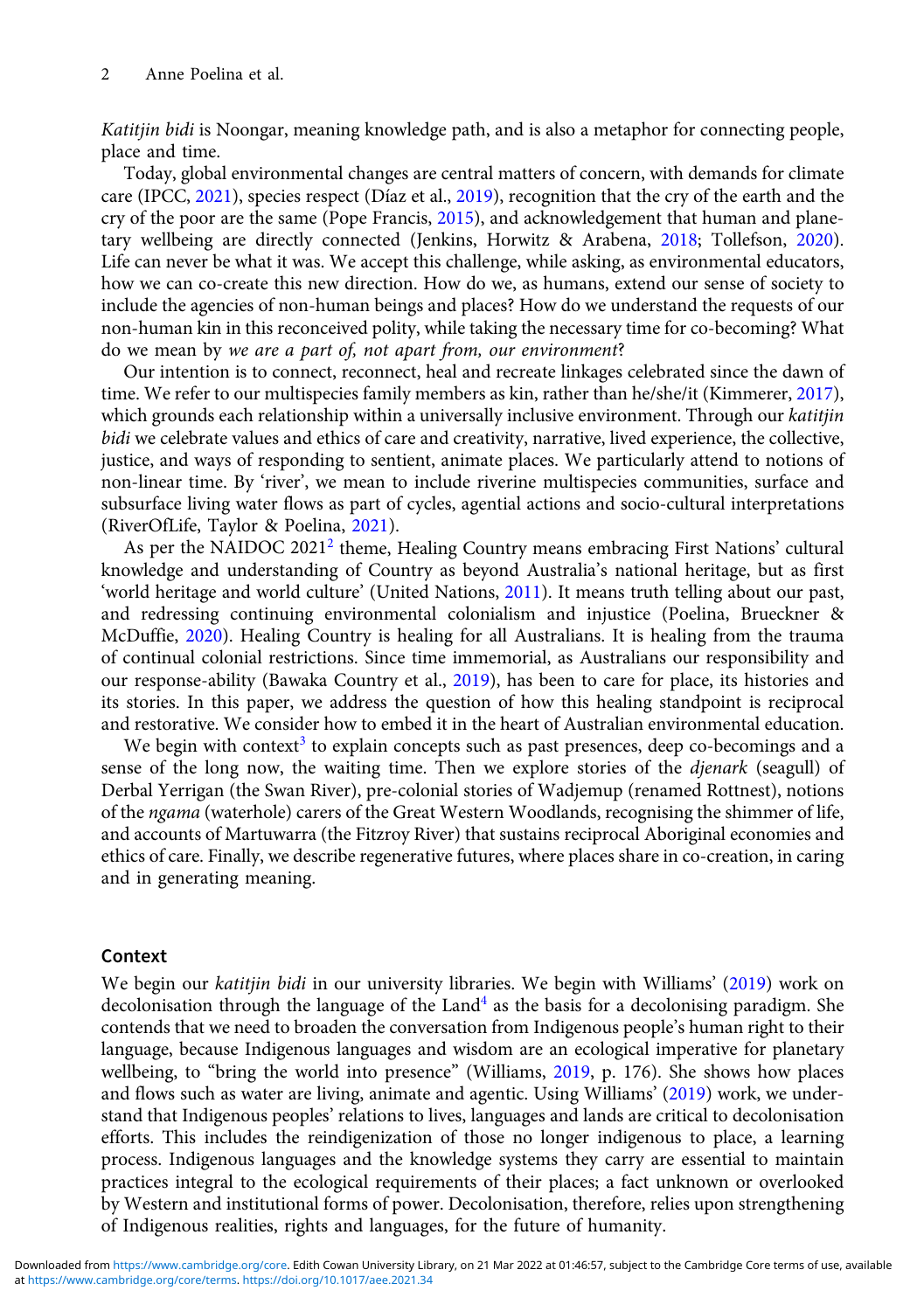Next we explore postqualitative research (Muecke & Roe, [2020](#page-17-0); van Dooren, [2018](#page-17-0)) as part of a decolonising paradigm: a field philosophy for the journey. First, we need to explain our understanding of postqualitative after Barad's clarification of posthumanism (Barad & Gandorfer, [2021,](#page-16-0) p. 19). It is not to exclude qualitative research as if a binary either/or, but to rework and extend qualitative research, making it more inclusive of previously unnoticed or excluded phenomena. In our case, we use it to foreground our relationship with Country. This explains our use of postqualitative rather than post qualitative.

### Postqualitative research as part of a decolonial paradigm

Nyikina leader Paddy Roe taught that 'things must go both ways' (Morrissey, [2019,](#page-17-0) pp. 105–6), referring to exchange in general, including teaching. This bidirectionality contradicts the idea of the *spread* (and imbuing) of knowledge, an idea assumed by the tendency for modernising knowledges from Europe and North America to universalise themselves. All knowledges aspire to more universal relevance, but certain valve-like practices in colonising movements of people, wealth and knowledge block 'both way' exchanges. Indigenous knowledge that is useful and relevant to the modernising invaders is taken up, but much less is returned. Thousands of these valves kept popping up to keep local knowledges local, while feeding the spread of modern sciences and social sciences across Indigenous Countries. Translating everything into English is one such valve, so too is the colonial practice of anonymously calling holders of Indigenous Intellectual Property 'informants', so too is the priority of numerical data. The modern sciences and social sciences were thus able to continue the universalising mission they had started in Europe. Today, this situation is changing somewhat with the possibility for sharing Indigenous sciences globally, among Indigenous peoples. Taking the relational modern sciences as central, field philosophy advocates negotiation among knowledge 'traders' revalorising place-based *situated* knowledges in Donna Haraway's sense of situated (1988) and also following Nakata's 'Indigenous standpoint theory' (2007).

The literature on post humanist and postqualitative research often acknowledges Indigenous knowledges and cultures as ways of thinking before and beyond the historical bracket that was the development of European post-enlightenment humanism (Bignall, Hemming & Rigney, [2016\)](#page-16-0). That version of modernism and modernisation had powerful universalising tendencies, as it succeeded, after successive waves of imperialism, in installing itself as a global hegemon, one only given pause by recent climate change and related crises.

In that pause, a new opportunity and a new respect for Indigenous 'Earth wisdom' has emerged. However, this is not without hundreds of years of violent struggles by Indigenous protectors of country resisting the extractive and exploitative practices and logics of colonisation (RiverOfLife Martuwarra, McDuffie & Poelina, [2020](#page-17-0)). The imperial spread of modernist and modernising practices, out from their European 'provinces' (Chakrabarty, [2007](#page-16-0)) with their progressive script of making life better for everyone, was powerful and pervasive in a global world without limits. It was a set of mobile cultures that did not listen to those tied to their territories for good ecological reasons; living on them, not from them. The decline of carbon acceleration, the uptake of more sustainable energy sources, and new-found territorial foci, have brought Indigenous knowledges into serious contention, both politically and scientifically. That Indigenous communities across the globe have been able to form alliances is a sign of the potential universalisation of their counter-imperial, coupled with sustainable, strategies. Indigenous peoples are often able to agree on principles (with potential for universalisation) to do with attending to what people know, after millennia of experience, each territory can sustain, according to its subjective attributes (Whyte, [2018\)](#page-18-0).

For the following sections, we need to critique 'rationality', and its separations of mind from body, mind from spirit and head from heart. Concepts such as independence, a human/nature split and rationality itself, are only possible in contexts of artificial exclusion and discounting,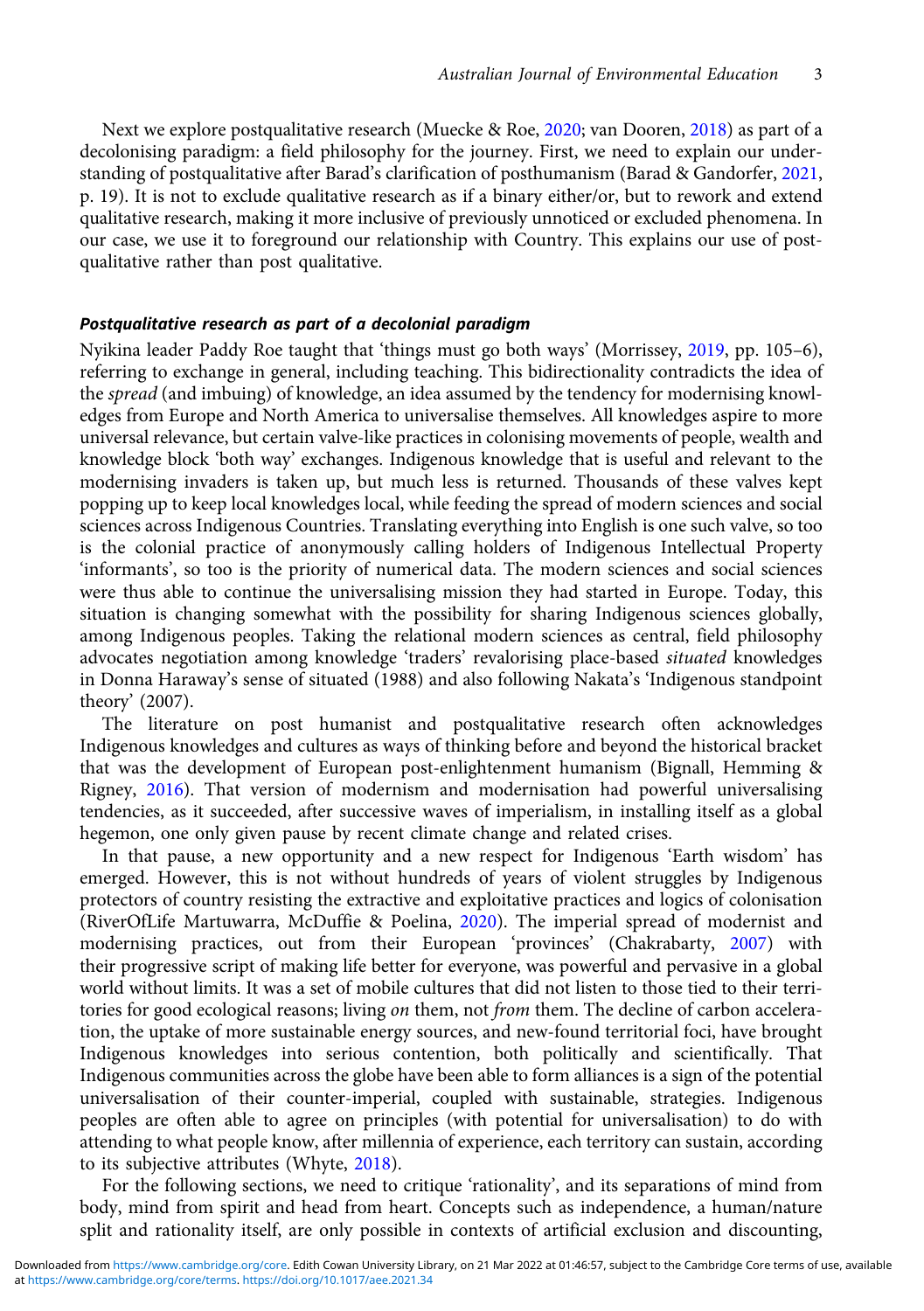ultimately stripping the earth of poetic inclusion with its dominant narrative of human exceptionalism. This is only one of many human stories. At this point in species loss and climate changing scenarios, other stories can be more useful (Mueller, [2017;](#page-17-0) Whyte, [2018](#page-18-0)). The challenge is to see and become differently but in order to do this we may need to consider 'seeing with our ears and listening with our eyes' (McDuffie & Poelina, [2018](#page-17-0)).

## Life as deeply relational

There is a growing body of researchers such as the Gay'wu Group of Women [\(2019\)](#page-18-0); Poelina ([2021](#page-17-0)); Riley and White ([2019](#page-17-0)); Graham [\(2008,](#page-16-0) [2014](#page-16-0)) and Mueller ([2017](#page-17-0)) who understand life as deeply inter-relational. Their work links people, places and stories – and attends through attuning and understanding the meaning of the story and then considering how to act through values and ethics towards human and non-human kin (Nangan & Edwards, [1976](#page-17-0)). For instance, Riley and White [\(2019\)](#page-17-0) seek to hold contrasting and conflicting stories together, calling in different logics for use and sharing.

From a relational standpoint we recognise ourselves as embedded and situated where we are co-becoming with place, reducing the boundary between human and non-human, and object and subject (Barad, [2007\)](#page-16-0). Relational pedagogies move away from assigning discursive narratives to human-centric experiences with/of/on place, towards a grounded, lived, embodied, inquiry into how the body responds through affective seeking of vibrancy and liveliness. We draw from different disciplines and knowledge systems, using branches of philosophy, science, and arts: making connections across practices and destabilizing habits of thought. This challenges linear realisations *about/of* place that use technicist, mechanistic, and instrumentalist ways of acquiring knowledge. Instead, we learn that time is situated and cyclical, and we learn to wait, watch and participate.

## Feeling and hearing country

We build upon the work of Poelina, Wooltorton, et al. [\(2020\)](#page-17-0), who show how Nyikina and Noongar cultural rules embed people within relational ecologies of place and ensure the engagement of people with their home-places. This relationship is respectful and reciprocal, grounded in an ethics of care towards all living beings and living systems. As a kincentric ecology, a notion of place reflects a living, storied, relational world that is nurturing, fertile, alive and inclusive of all beings (Milgin, Nardea, Grey, Laborde & Jackson, [2020\)](#page-17-0). A kincentric ecology is to understand oneself as part of an ecological family with shared Country and ancestry. Country is an Aboriginal concept for inclusive living, where vibrant ecosystems are mutually responsive through spiritual and intuitive feelings such as *wirrin* (Noongar) and *liyan* (Nyikina).

## Time is co-becoming

In this decolonising paradigm, time is relational in that it co-emerges with clouds, rain, weather, seasons, rivers, ecosystems and people. English language portrays time as merely a linear, standalone concept in which we banish the past to 'the past' (Bawaka Country et al., [2020\)](#page-18-0). However, this denies the richness of the present, which is inclusive of the past in knowledge, memories, repeated actions and habits, and constantly allows for the eventualities of the future. A linear, narrow view of time ignores historical injustices ('the past is the past') and denies the continuing invasive unjust developments such as extractive colonisation of Indigenous Lands and Waters (Poelina, Brueckner & McDuffie, [2020\)](#page-17-0). It enables imaginings of a fictitious present built on denial – of injustice, climate change, pandemics, poverty and the need for social and behaviour changes. Rather, the non-binary concept of co-becoming offers a way of learning to understand time as complex and interrelated, as this explanation shows: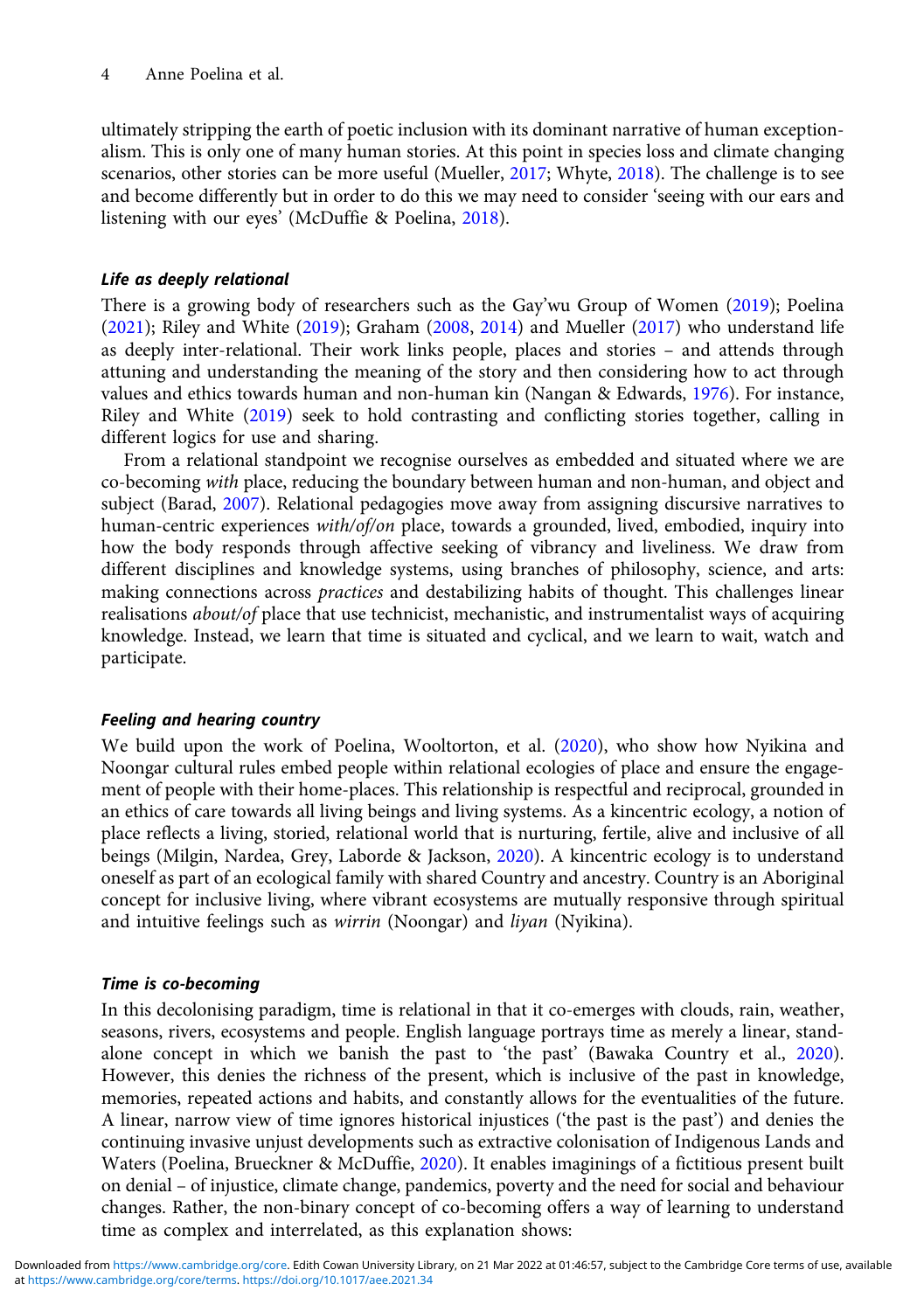Co-becoming is our conceptualization of a Bawaka Yolngu ontology within which everything exists in a state of emergence and relationality. Not only are all beings – human, animal, plant, process, thing or affect – vital and sapient with their own knowledge and law, but their very being is constituted through relationships that are constantly re-generated. We argue that more-than-humans and humans co-become as place/space, in deep relation to all the diverse co-becomings that also constitute it. Space/place is its doings, its beings, its knowings, its co-becomings. (Bawaka Country et al., [2016](#page-18-0), p. 456)

Using this logic, we utilise the ethical notion of response-ability, the ability to respond to an agential, living, emotional landscape through our relationships, reciprocity and senses. These response-abilities are diverse, multi-layered, storied and unending. We co-become with place, while continuously attending to, recognising, and responding to our human and more than human place relations. "Both the past and the future are contained inside every moment, in an undoing of inside/outside. So this is clearly not a notion of space and time in the usual sense" (Barad & Gandorfer, [2021,](#page-16-0) p. 44).

In a recent article Bawaka Country et al. ([2020](#page-18-0)) show how during actions like walking to homeland as the clouds gather for the wet season, our entangled place relationships co-become with/in time as weather and Country. In this way across the seasons we co-become with perpetual patterns of weather over time – we become related, not separate. By perpetual we mean in the sense that there are always patterns, although they may change over time – like climate. Rather than linear, colonised and constrained, time is multiple, communicative and agential, told and revealed by more than human agencies. In this relational view we are climate, connected as kin, and our nourishing actions with Country shapes our co-becomings. This is decolonial in the sense that we are constantly attending, attuned and have response-ability in time when the past is co-present (Bawaka Country et al., [2019](#page-17-0)). It is about justice when we trace the entanglements (Barad & Gandorfer, [2021](#page-16-0)). Just as we are climate, we recognise that injustice is found by tracing relationships. Therefore, climate justice is to decolonise, to reindigenise, to act with the lively agents now perceptible through participation.

#### Shimmer: ancestral power

Bird Rose [\(2017](#page-16-0)) describes the ancestral power of life as shimmer, a process of encounter and transformation requiring an ethic of kinship and care. She builds upon work of Stengers [\(2010\)](#page-17-0) and Morphy ([1989](#page-17-0)) and writes that,

Shimmer is an Aboriginal aesthetic that helps call us into these multispecies worlds. I use the term "aesthetic" in a nontechnical way to discuss things that appeal to the senses, things that evoke or capture feelings and responses. I want to think of aesthetics, in part, in angiosperm terms, that is, in terms of lures that both entice one's attention and offer rewards. (Bird Rose, [2017,](#page-16-0) p. G53)

She says shimmer is one's capacity to see and experience ancestral power. However, for something to shimmer and catch one's eye there must also be no shimmer. Shimmer comes with the pulse of season change, and the shininess and health of new growth, new generations. Shimmer might also be a pattern, or a dance, or a piece of art. It is the love story between species, such as the lure felt by the flying foxes to the angiosperms. It is the flourishing of life. It feels tragic to witness shimmer, when we trash life (Bird Rose, [2017\)](#page-16-0).

## River science: what is a river?

Rivers have and hold memories, across and with time. Their own stories, long shared with socioecological communities over space-times are ever-present, ever past and always co-becoming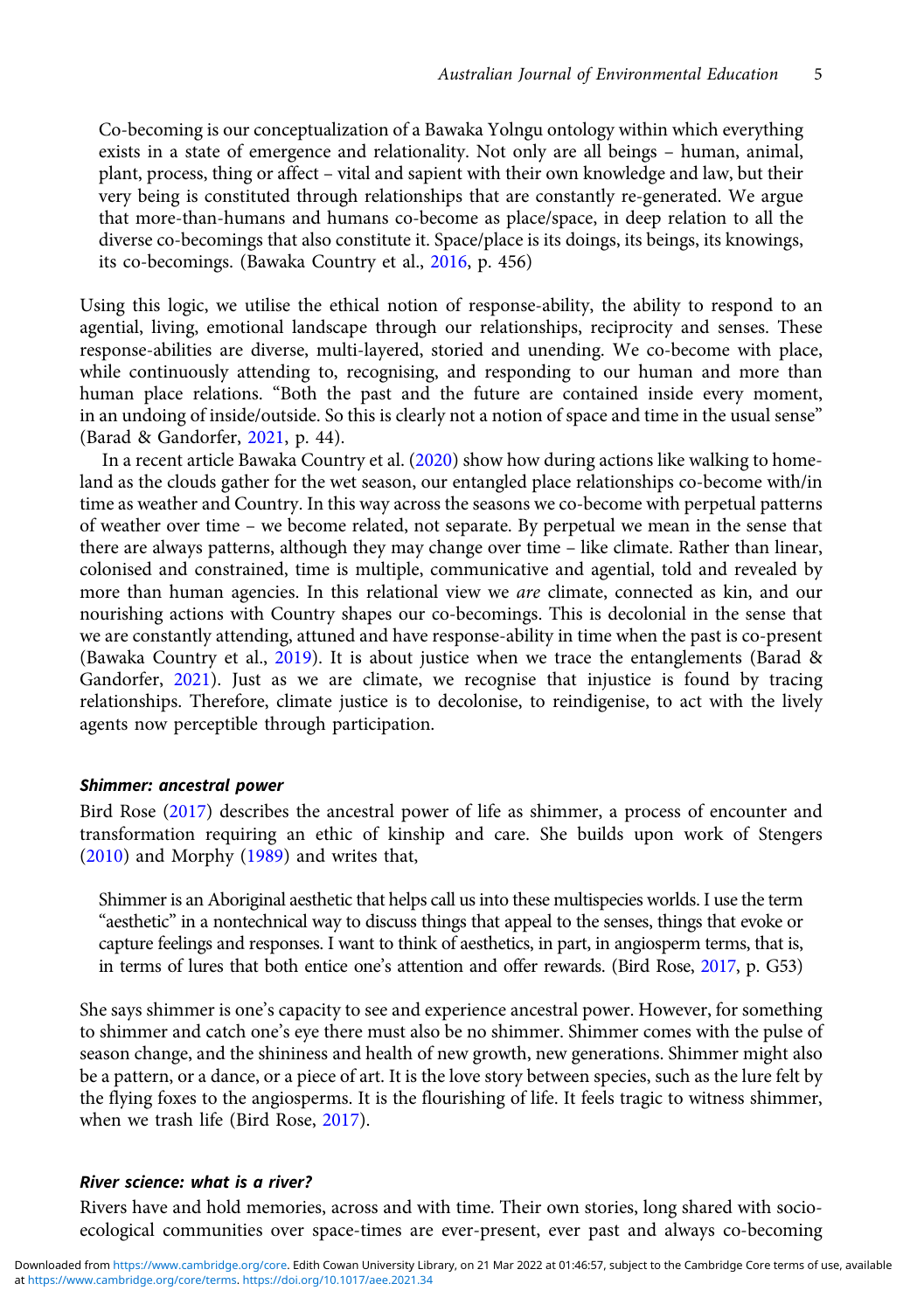(Bawaka Country et al., [2019](#page-17-0)). The paradox of rivers is that they are water of the land. Water and rocks are the genetic material. Shedding water forms the shape of the land as flow boundary. A watershed is part of an encompassing cycle of water on land, oceanic water, and atmospheric water, so boundaries around these are arbitrary. Counting river water as a "resource" is colonial extractivism. River water flow connects in an upstream-downstream way, and there are consequences of our actions in both directions. Within the catchment, the plants and animals and the mineral, physical and chemical features entwine; producing soils (also living) from a perpetual interaction between vegetation, geology, microbes and climate. Once formed, erosion of soils and sediment deposition is continuous. Together these complex interactions give rivers a foundational purpose: to move water and sediment.

Rivers' functional voice then is to keep doing as they have done. Since their creation, they have evolved, adjusting and adapting to their surroundings; in a way, the 'ever-presence' is the constancy of these processes. Rivers respond locally to surprises they know are coming, what they receive from rainfall, from groundwater that leaks to the surface, and from upstream in their headwaters. A river's slope profile is 'graded'; it is a perfect response to what the river has received in the past, and in this way rivers have a memory of seasonal, yearly, decadal, centennial and millennial water flow events, events that have needed processing and to which they are adjusted. The dimensions of a river's channels - how wide and how deep – and the way a river slithers across the plains, depend on what the river is carrying, how much and when, and what it encounters along the way.

A river's mouth is ambiguous, a constant back and forth tussle among oceanic contribution and Land deliveries, growing and shrinking. In these ways, rivers respond to, and modify, their surroundings and conditions and they self-organise. The emergent properties of a river as a living system belong to the whole river; elements are interdependent and connected, therefore the purpose of a river is a function of the relationships that exist. In the case of water bodies, gravity, water, carbon, and other elements reinforce these filial links. There is a flow to this connectedness and relationality too – water and nutrients flow into and out of physical entities that make up life, a flow that makes up the essence or spirit of a greater whole. Humans are part of these living systems. Indigenous peoples' knowledge systems cherish and communicate enlivened rivers (Parlee, Berkes & Gwich'in, [2005;](#page-17-0) Wooltorton, Collard & Horwitz, [2019](#page-18-0)) and a river's spiritual entities create and continue to exist in landforms and lifeforms.

## Narratives for the Katitjiny Bidi: Regenerative knowing

Having left our university libraries, our katitiiny bidi visits four storytellers with important narratives. We begin in Whadjuk Noongar Country, in Perth.

### Djenark of Derbal Yerrigan

For over a year I walked with a small group of preschool-aged children, a graduate student, and three educators to explore and experiment with different ways children might walk-with, learn-with, and become-with Derbarl Yerrigan (see Walking-with Derbarl Yerrigan 2019). The Noongar name Derbarl Yerrigan describes the mixing of salt and fresh waters as the tidal ebb and flow, the breathing of the estuary that makes up this culturally, environmentally, and historically significant river in Whadjuk Noongar boodja (Country) (Bracknell, Collard, Palmer & Revell, [2015\)](#page-16-0). During our walks, we learn how to take time to pay attention to Derbarl Yerrigan's invitations. As a result, new, imperfect, and non-innocent relations were made between river, children, adults, plants, and animals. One of these relations included Djenark, silver gull (see Wintoneak & Blaise, [2021](#page-18-0)) who invites us to think with colonial pastpresent histories.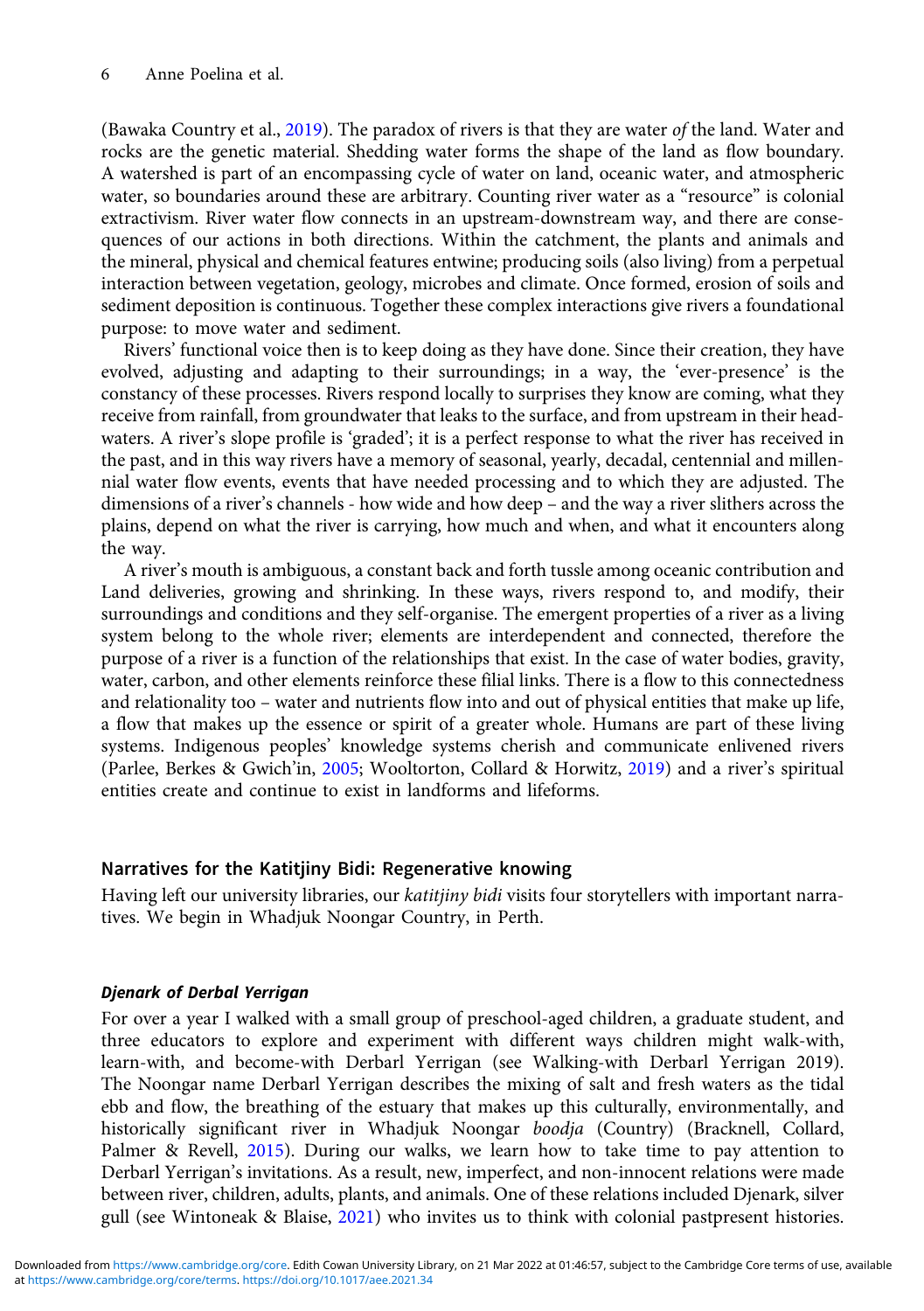#### Djenark-child relations

"Kwarwh,! Kwarwh! Kwarwh!"It's Kambarang, the season of birth and a warm change in weather and longer dry periods. Looking up and around the blue sky, Margaret spots Djenark and excitedly shouts, "Look! They are here ....One, two! Here comes Djenark." Gliding with wind, circling above our heads, they land close to us on Derbarl Yerrigan's sandy shoreline. Stopping, and then crouching low, Margaret stretches her hand out slowly towards Djenark. They hop towards her, and she remains still. Then, leaning forward, Margaret reaches her hand further, with palm facing upwards. Djenark is watching Margaret ....... "Kwarwh!" they call, and take off, circling in the sky above before flying away.

## Pre-colonial stories of Wadjemup (renamed Rottnest)

"Sunset Dreaming" tells how significant the coast near Derbarl Yerrigan is to Noongar people. It states, "... when a clan member dies the body is buried in the nearest coastal dunes or Dreaming trail" (DPIRD, [2011](#page-18-0), p. 3). This is a reminder that walking-with Derbarl Yerrigan includes walking with past Noongar people, their spirits, in the present.

"Ten thousand years ago the sea level began to rise, flooded the coastal plain and isolated the islands. Beneath the waves now lie the graves of Noongar ancestors." Wadjemup, located 19 kilometres off the coast of Fremantle, is one of these islands, and it has a violent colonial history. From 1838-1931 Wadjemup was used as an Aboriginal prison island and forced labour camp.

"Sunset Dreaming" explains that Djenark represents the spirits of the dead. "As they fly each day between the coast and the islands, the seabirds maintain the spiritual link between Noongars buried on the mainland and those beneath the sea" (DPIRD, [2011,](#page-18-0) p. 3).

#### Gathering of Souls: Sound mapping Djenark

Commissioned to respond specifically to Djenark and Derbarl Yerrigan, audio-visual artist Cissi Tsang creates an audio-visual series, entitled *Djenark (Silver Gull)* based on Djenark and one of its habitats, Booriarup, as part of the exhibition, Feminist Responses to Climate Change. Through soundmapping, this series explores the spiritual and connected dimensions of Djenark using field recordings, music visualisation, audio processing, sonification, and vocals. One of the pieces, Gathering of Souls, uses an audiorecording of Djenark slowed down (x32) to consider the hidden depths and harmonies behind the calls, and how spirits might feel being transported to Derbarl Yerrigan. The slowed down and haunting calls are barely recognizable to the harsh, high-pitched 'kwarwh' that Margaret encountered while walking-with Derbarl Yerrigan. Accompanying this unfamiliar sound, is a data-responsive animation of Djenark movements. Wings, like the drawn out haunting calls, slowly move up, down, and across the screen, while lingering and dissipating. These slow and dissolving movements and sounds reconfigure time as co-becoming. Linear time is neither inclusive nor relational. Even though Djenark flies away, and we can no longer see or hear them, we are always in relation with them and the souls of ancestors over and under the waters, where people still walk along the river, as we always have and always will, now on our katitjiny bidi.

#### Carers of the ngama, waterholes of the Great Western Woodlands

As a facilitator, mentor and teacher, the journeys on Ngadju Country have shown me how much I can learn through observing children at play, as they float lightly over the rocky outcrops, peering into ngama (waterholes) as I let go of long held views of teaching children. Letting Ngadju children lead, learning from them on Country. This is their Country. They move in it without fear, knowing place.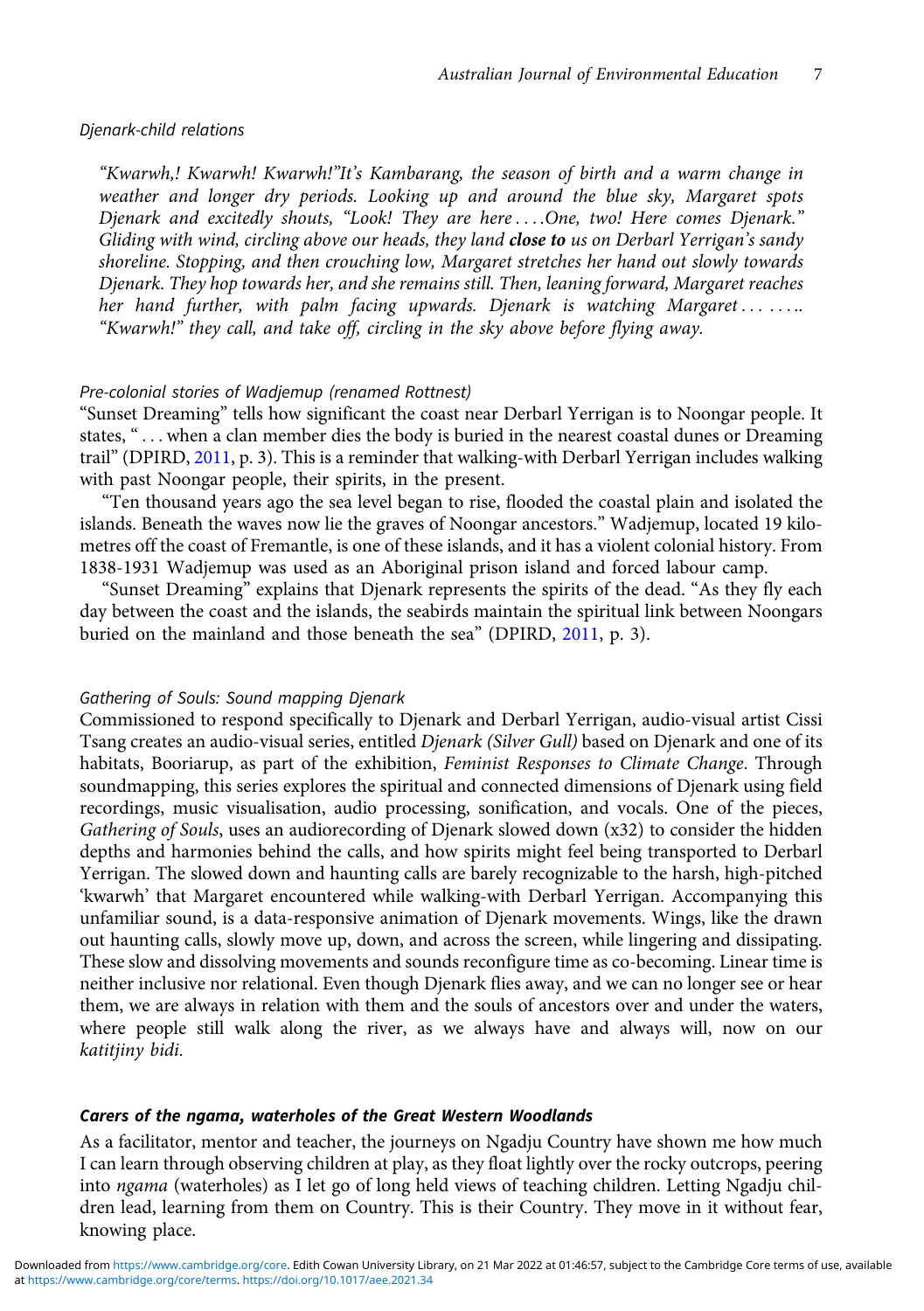### Vignette 1: What we don't know sets the scene

She talked of her mother, of her father, of the connection, through family to the area. We explained our intent. To take the students out for the day with scientists and poets to learn about the area and we wanted, hoped for, an Indigenous perspective. How could we not acknowledge the millennia of human life on these Lands?

She changed her mind. She went home to collate some artefacts and joined us at the water hole on the edge of town. A fence surrounded a big gouge in the laterite outcrop. The students crowd around. She picked up chips of carved rocks. She points out the area and talks of campfires and meeting places and water holes. She talks of ngama, settlers and dynamite. How this was once a traditional camping ground settlers came in looking for water and sealed its fate. She shows us the plaque that honours the settlers and gives reference to the traditional owners, but there is a spelling mistake. They did not consult Traditional Owners.

It sets the scene. The historical perspective is noted. We have another history, told simply, without emotion. However, the emotion is there and the teachers react with quiet consternation. They do not know this history and are unaware of the layering of these stories; in fact, layer upon layer if we scratch the surface.

Vignette 2: Grandson of a Waterhole Carer

There is a photo Of him At seven Staring outward Across the red earth At what I don't know.

His grandfather was deep Within him Along with a sadness Hurt That needed no words To feel To understand.

He looked at the ngama Once Full of water And said his Pop knew.

We listened, once To an important Woman Who added weight To that story.

She talked of Connection And right way And the children listened. He listened.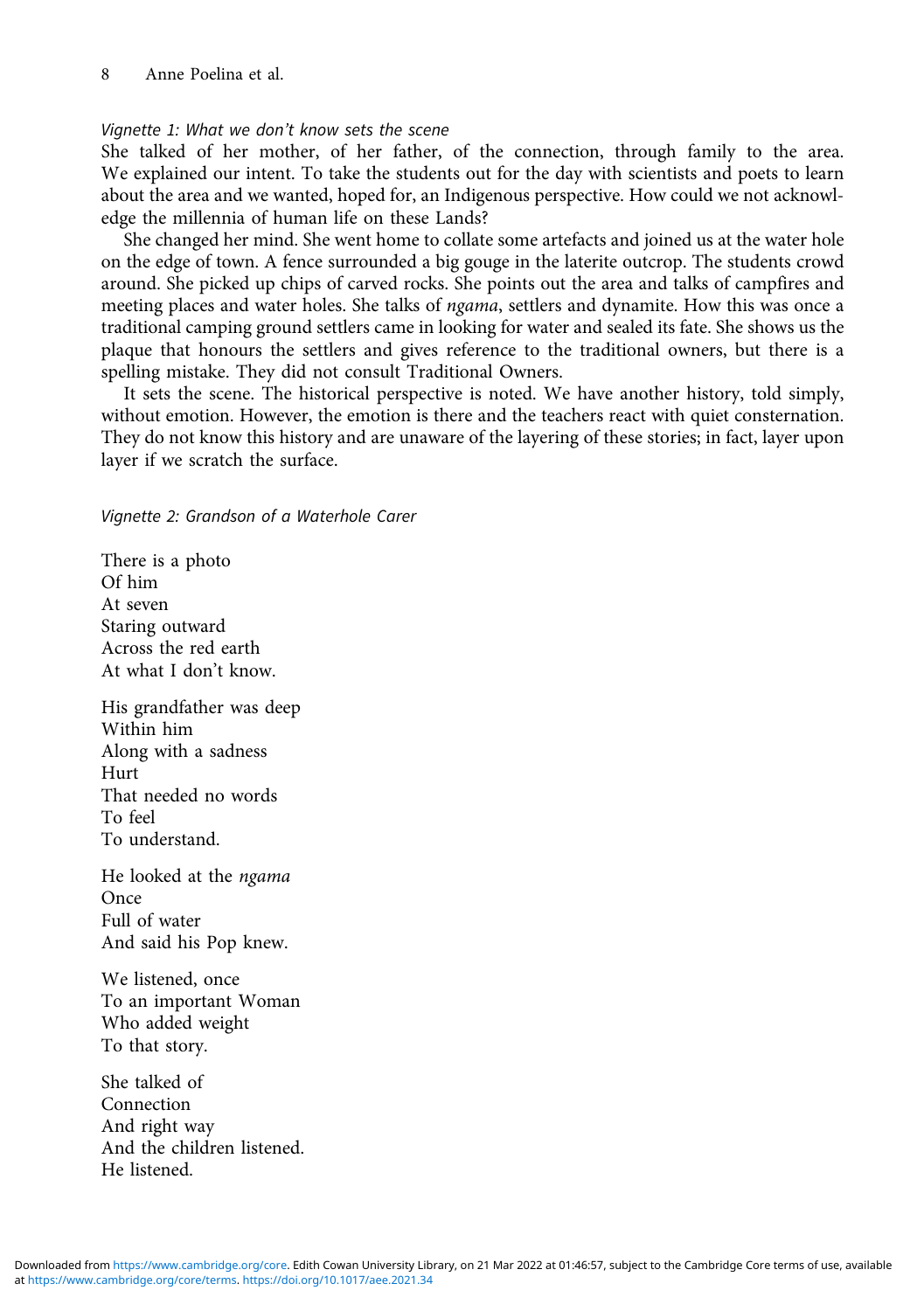The ngama Is dry now Full of sand As the heart is Heavy.

The story unfolds Over time As we journey And I (teacher) begin To understand.

He points out the bus window To the Mountain In the distance Can you walk there, he asks.

I nod.

These are important places To him Now And into The future.

There are Stories He knows Deep within.

### Recognising shimmer: Bilya, Collie River, Southwest Western Australia

I am a woman who grew up in Noongar Country. On a regular basis, I walk along the wagyl bidi (serpent's trail) beside Bilya, the Collie River in Wilmen Noongar Country. Upon approaching Bilya, I always sing out to Ngangungudditj walgu, the hairy faced snake, as I've been taught to do by Noongar Elders (Northover, [2008](#page-17-0); Wooltorton, Poelina & Collard, [2021\)](#page-18-0). I throw sand rubbed across my underarm into Bilya and in Noongar language I tell kin my name, that I have come to Bilya to pay my respects to Country, to care for Bilya and kin creatures, and because it makes me happy. It feels polite to do this, and it awakens my senses into an attentive awareness, into attuning more carefully than when I (for example) walk along the road or to the shops. I notice wagtails approaching me as I approach them, and kangaroos paying attention to me as I walk respectfully close by. I feel the wind and its impact on the creatures, the trees and on my skin. Wind sometimes whips up a frenzy, and brings the clouds, the cockatoos, the crickets and me into a wild conversation of sorts. At other times the wind remains silent, leaving me to attune to life around me, that is now holding my deep attention.

Bilya has multiple dams. It has been pumped, drained and polluted in various ways: a shadow of its former self. I saw the shimmer of life, radiance, ancestral power, on Bilya, one evening. It was just before sunset, and the river was still, reflective and communicative with multiple bird song. The shimmer seemed to move – the light formed like a rainbow above the river, but visible in each direction I turned my head. It was the last evening of that Collie visit, and I had sung out to Ngangungudditj walgu to let kin know I would be back next season. I feel connected to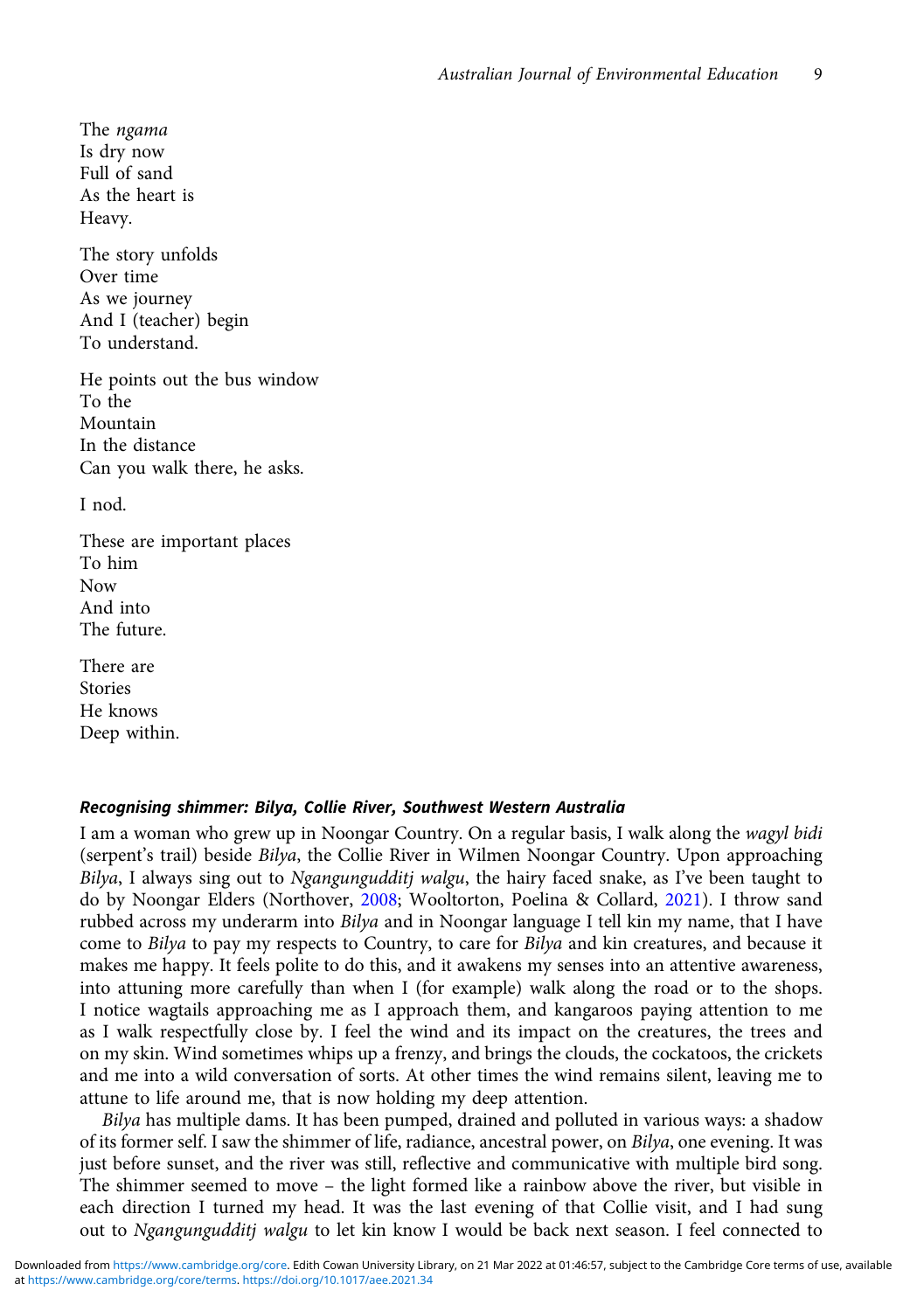Bilya and committed to keep returning. I know too, that extinction cascades remove shimmer from the world (Bird Rose, [2017](#page-16-0)).

#### Martuwarra time

Nganyoo yimartuwarra marnin means, I am a woman who belongs to the Martuwarra, Fitzroy River, in the Kimberley region of Western Australia. Martuwarra is my identity, my spirit, my culture, my knowledge keeper, and importantly, an ancestral serpent being who created and holds the law (RiverOfLife et al., [2021](#page-17-0)). The law are the rules for everyday reciprocal living, regeneration and ethics of care and love. Nyikina people are taught to come from and belong to a world of we and not me (Redvers et al., [2020\)](#page-17-0). Everything in a cycle of time, waiting time, as determined by Country.

My family and nation have lived with this River from the beginning of time. Nyikina people have always storied, laughed, cried, celebrated and shared ceremonies, dreams and songlines with their kin, ancestral serpent beings (RiverOfLife et al., [2021\)](#page-17-0). Martuwarra nations are bound through a law of obligation to promote and protect Martuwarra's right to life, to live and flow (Lim, Poelina & Bagnall, [2017\)](#page-17-0).

Poelina describes how as an Indigenous person, her people learn from a very early age, to listen, think, feel, and to be always conscious of the environment, the seasons, the beings, our kin around us. The elders teach them to look up in the sky, down to the ground, to see their environment in its totality in cycles of time, waiting time – including the stars, the clouds, the wind, the rain, the spirits of place, bringing past, present and future into the now. When Martuwarra people are born into a totem group, in Nyikina language it is known as their jadiny (RiverOfLife, Poelina, Bagnall & Lim, [2020\)](#page-17-0). It can be an animal, plant or bird and Nyikina people learn how a non-human being can teach people to learn, hear and feel; through an ethics of care and love for all their kin (Poelina, [2021](#page-17-0)).

Living in a deep relationship with Country, with non-human kin is a lifelong environmental values and ethics-based educational process. Martuwarra people receive their First Law stories through their non-human kin, when they are ready to listen, when the 'time is right'. Martuwarra people connect through their 'liyan', to learn how to see, hear, and read Country. Through learning together, we share mutual obligation and respect, we self-regulate our behaviour to other human and non-humankind (Nangan & Edwards, [1976](#page-17-0); Poelina, Wooltorton, et al., [2020](#page-17-0)).

Martuwarra people and their non-human kin learn to live in and between time, a learning journey within cycles of time, forever time. It is deep because not only does this require time to look back, but it is forward looking, thinking and acting, bringing the future and the past into this long now, trusting the seasons, trusting our actions, so the future is not a surprise. Waiting time requires reflection, questions, and challenges, of self and others human and non-human within our environment. Living together as we and not me, means we consider every living being to be part of the whole environmental living system. Nobel Prize winner Ostrom [\(2009\)](#page-17-0) recognises the value of Indigenous wisdom for managing our environment, which collectivises 'taking' from the 'commons' to ensure an enduring presence. Indigenous environmental stewardship balances and self-regulates, for the greater 'common good'.

#### Discussion: Regenerative Futures

We set out to answer several questions in this paper, the first one being how we extend our sense of society to include the agencies of non-human beings and places. In answer to this question, we learn to recognise ourselves within our local ecological family, as integral to shared Country and part of collective ancestries. We learn to pay close attention, to *hear* and see places, and recognise the messages of Country. Once we readjust our mind-sets, people-place stories are recognisable in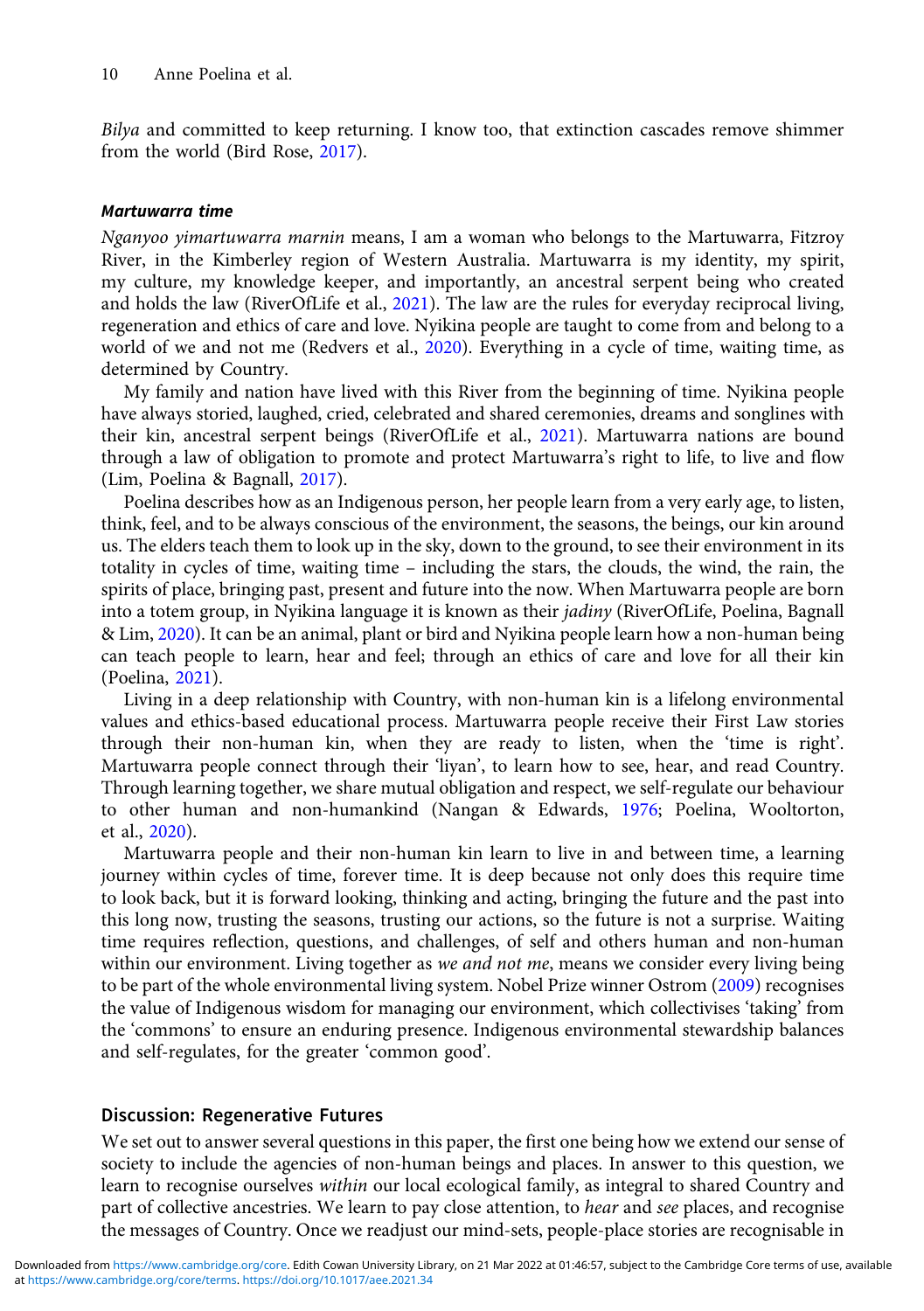plain sight and in everyday places. This also applies in built up places like cities. Grasses and birds might be present or close by. This way, we are response-able (have ability to respond) to invitations always present – to walk into the shallow waves at the river's edge as they lure us to take another step; to stop in our tracks and notice where the hawk lands, and to see the lizard walking across our path. Soon we recognise the synchronicities linking these events, and perhaps – after quite some time – we might notice an avian observer within the tree, and finally, perhaps, we might perceive some intentionality, drawing us 'further-towards'. This change of mind-set may not be easy for adults to undertake. Perhaps our habituation is to sink into our minds as we walk – sometimes wearing headphones for distraction. In this case, a mobile phone camera, or regular visual diary entries might help us to pay attention to our living surroundings, to re-inhabit our bodies, to create alternative experiences from the same routines and to sense the agency of our ecosystem relations in our sense of society.

We asked how we might understand the requests of our non-human kin in this reconceived polity, while taking the necessary time for co-becoming. This question calls up our sense of ourselves as having response-ability with our local ecosystems as part of our everyday. We continue to learn to build knowledge through being responsive-with our ecological community. To pay attention to Djenark when she calls, noticing the feathers kin leaves as hints of something beyond. To notice the shimmer, to recognise the depth of colours and feel the vibrations of joy. To care for the Ngama, as Ngama cares for kin through sharing and connection. To be conscious of our kin always around us – birds just outside of our reach, speaking messages through the leaves, waiting for understanding.

These stories and ways are ancient, always renewing, always inviting, always ready: remembered. The seasons change, as we notice our deepening engagement with our non-human kin who behave differently, who beckon us in different ways. Then, when our ecosystem relations recognise our readiness, we might hear the haunting call – or was it just the wind? We might feel the cold chill of a colonial chain – what caused that feeling? Perhaps these sensations will beckon us to a library, or a museum, or perhaps we might consult the Elder we regularly pass, after mentioning the curling breezes? We recognise our co-becoming with our ecos, as our storying sits into our places, and we see our same places differently. While our routines adapt with the changing weather, we understand ourselves within our place-communities, recognising past as continuous into our present.

We asked how this standpoint is reciprocal, regenerative, and restorative and how it can become embedded in the heart of Australian environmental education. To address this question, we contemplate a notion of waiting time.

#### Waiting time – a temporal worldview

Rivers, like Country, function in a seasonal way as active agents linking time and place, paradoxically being particles of energy, held together to create, mobilise and sometimes, transform living landscapes. Living, patterned, perpetual landscapes hold memory and offer instruction through plants and human/non-human beings of its living ecosystem. In the cycling of seasons, Country and Rivers bring together the past with the present to co-construct the future. The synthesis of time and place produces a temporal worldview that is inclusive of agential life-filled places. Culturally embedded knowledge systems articulate meanings in species and places, enabling comprehension of rivers and their stories, ceremonies and arts, in deep time, waiting time.

Ancient knowledge systems recognise great wisdom and authority in river systems, recognising and valuing spiritual entities who create and continue to exist in landforms and lifeforms. Kincentric ecosystems are relational and obligatory, and form the basis of First Law. First Law connects multispecies family members as kin with their places through kinship classifications. Young Indigenous leaders are taking this ancient wisdom, and making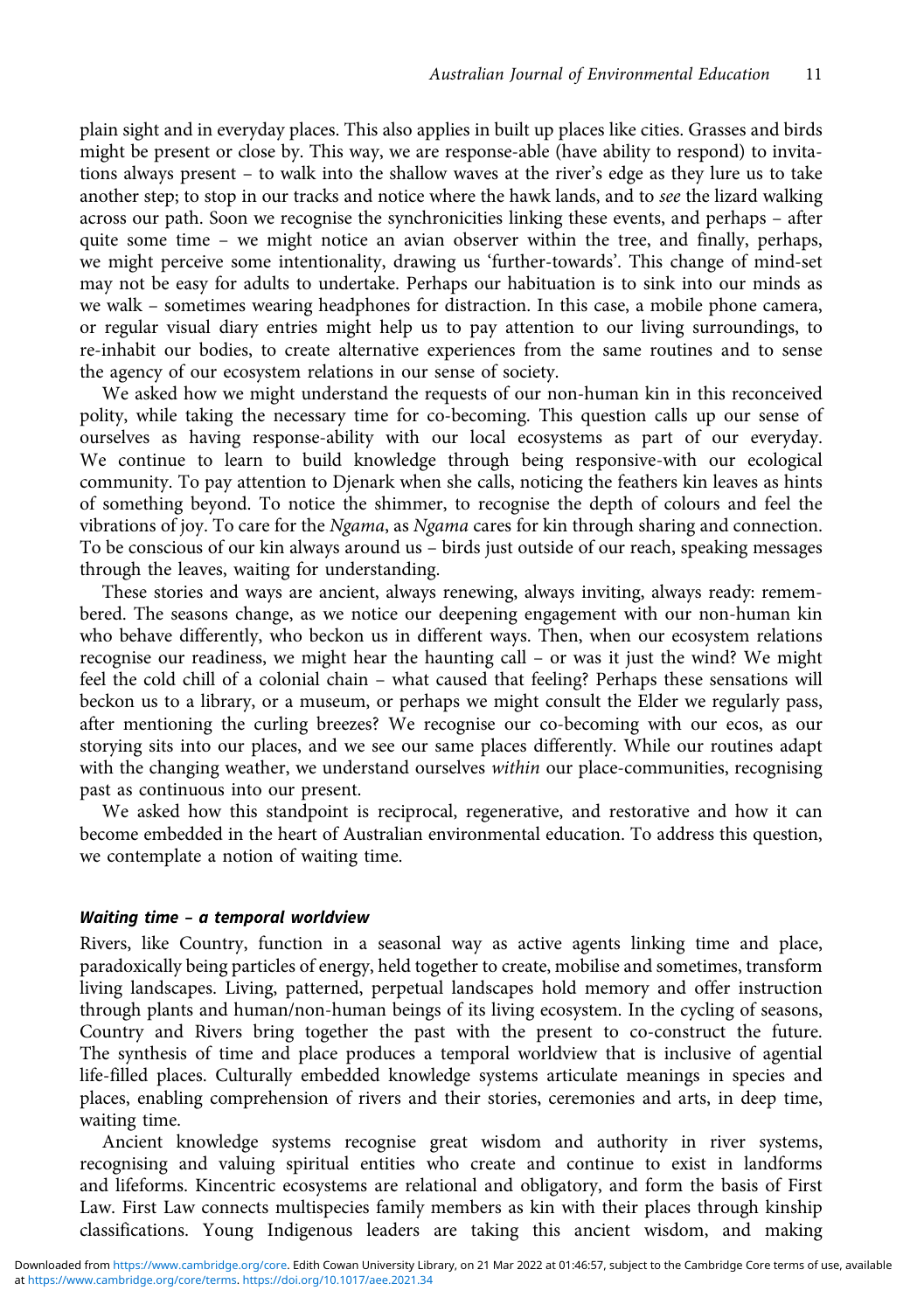modern stories, to share how we can combine collective wisdom, for planetary wellbeing. For example please view, <https://vimeo.com/519485101/e7dd271cec> (Perdrisat & Poelina, [2020\)](#page-17-0). Through inter-generational transfer of these stories and close observation, non-human totems: perhaps a lizard, or a crocodile; teach children what it means to be human as they grow up. Kinship systems create forever culturally sanctioned family relationships between people, their Country and Rivers. All the while maintaining cultural explanations for ecological purposes in the protection of the 'commons for our common and greater good' (Ostrom, [2009](#page-17-0)). These reciprocal relationships are deeply responsive, as people have response-ability. Children grow into these kincentric ecosystems, learning responsiveness, reciprocity and reflexive awareness through human and more than human teachers.

In these ways, for cultural and scientific reasons, Country responds to the past – in the present – to co-exist in balance and harmony with their human kin. For Indigenous Australians, Country and people co-exist and co-create time. Entwined together, Country and people have created a symbiotic relationship to hold and transmit knowledge over time through Dreaming Country stories. Edwin Mulligan [\(2014\)](#page-17-0), Nyikina Walmajarri man, through his poetry connects to this earth, sky and River Country. We invite readers to view: [https://vimeo.com/](https://vimeo.com/638357785/be0fd7a5b5) [638357785/be0fd7a5b5.](https://vimeo.com/638357785/be0fd7a5b5) We share and experience his ability as a special human being to connect through time to and with Country, in these ways, ecosystems are permanently embedded in and with people through inter-generational obligation.

In this temporal worldview, knowledge is always regenerating across the generations, allowing pastpresentfuture to flow through the generations, always co-becoming through responding to Country; always regenerating knowledge that is itself regenerative. Country – as Land and Rivers – are central relational players in this worldview, always inviting, responding, adjusting, participating, leaving messages, offering stories for the hearing, feeling, creating and engaging. In this worldview, of paying deep attention and being responsive, animals and plants teach us to be human. Our active participation within the law of the Land, finds meaning through waiting time. While waiting, new information and new secrets are waiting until the time is right for stories from deep time to emerge.

### Time in environmental education

To embed this worldview in the heart of environmental education, we remember that by its presence or absence, inclusivity or exclusivity, all education is environmental education (Orr, [1994\)](#page-17-0). In this article, while we have highlighted some relational qualities of time that link us with our ecosystems, we have foregrounded ecosystem engagement. Beginning with place-time relationships, we offer a starting place for real education. This transdisciplinary approach attends to the cross curriculum priorities of Sustainability and Aboriginal and Torres Strait Islander Histories and Cultures [\(Australian Curriculum, nd\)](#page-16-0). Storying places with Elders is a way into both of these priorities. When we synthesise these priorities, we find that all education is environmental education, and that Aboriginal wisdom shows us we are part of; and integral to our environments<sup>[5](#page-16-0)</sup>. Therefore, as teachers, parents and Elders, we engage Country with children and young people, because we learn by paying attention as our young people do. For us to see the shimmer, and respond to the invitations of the waves, we may need to learn with or from our young people. To hear the sounds of the souls djenark carries and feel the chill of the colonial chains that are tugging at a child and his family, we need to experience our ecosystems, our places and our stories.

Our stories are Australian stories. As long as we live, we need to continue to tell our stories to decolonise Australia. In this way, our children learn to engage and feel Country. As educators, we recognise that learning is reciprocal, place-based, relational and responsive.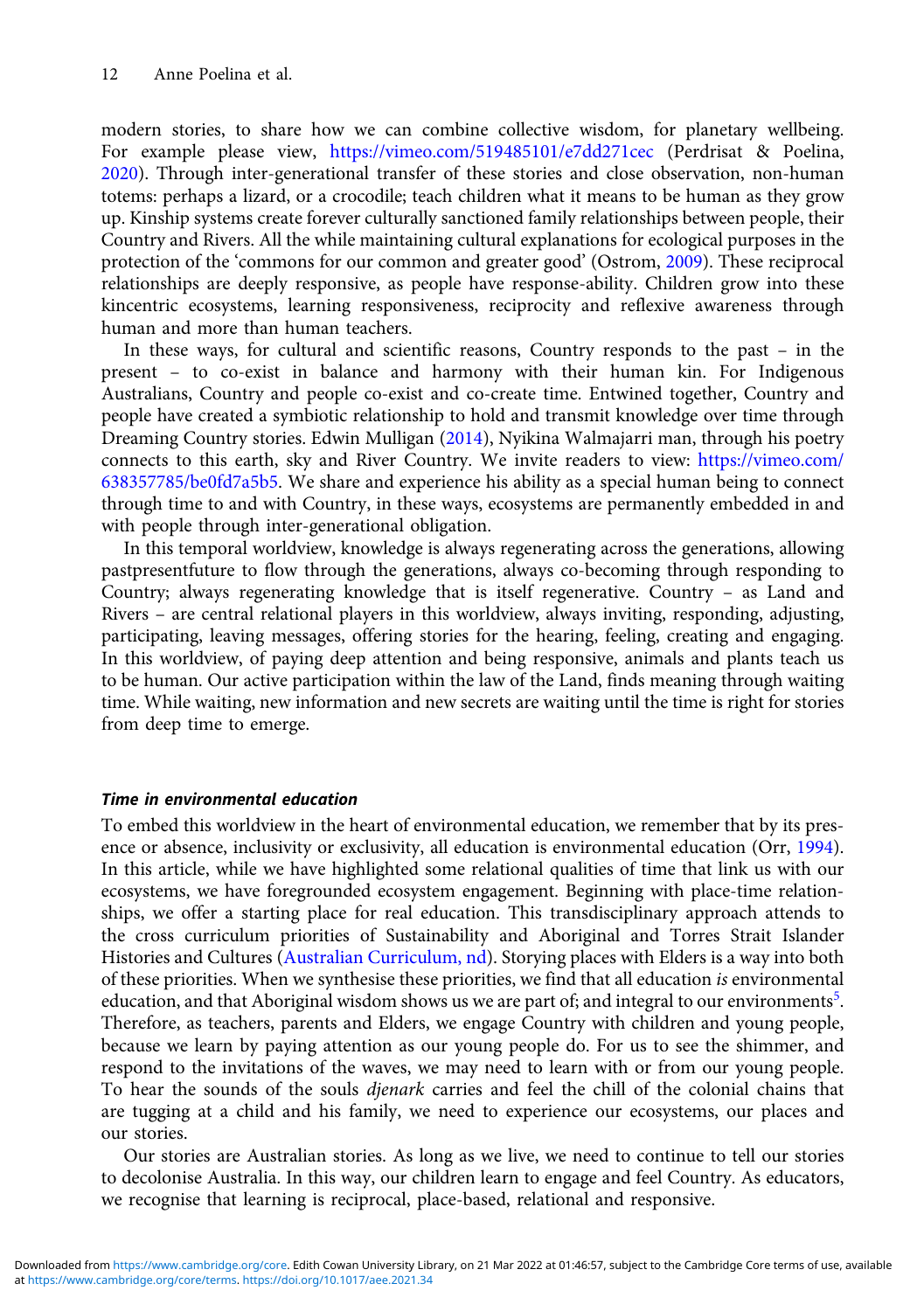::: ::: ::: ::: ::: ::: ::: ::: ::: ::: ::: ::: ::: ::: ::: ::: . There is this Waiting time Listening to place The wind's breath The whispering trees The plant in flower The country The calling The rhythm! The carpet python As it reveals itself On the road And we stop To watch ::: ::: ::: ::: ::: ::: ::: ::: ::: .. ::: ::: ::: ::: ::: ::: ::: ::: ::: .. Kin whispering a story to the senior woman Creating bonds Without ink and paper. The dingo That rests upon Your back As the stars look down In the dark of night. Or trots along Beside your  $4 \times 4$ As you journey across Country Listening. It is the waiting time ::: ::: ::: ::: ::: ::: ::: ::: ::: ::: .. ::: ::: ::: ::: ::: ::: ::: ::: ::: ::: The rhythm that calls Shaping the journey That shares place And with it story Of bobtail That wanders Across the road Sharing the story Of the flower And the change of seasons That connects us.

Kids on living country: waiting time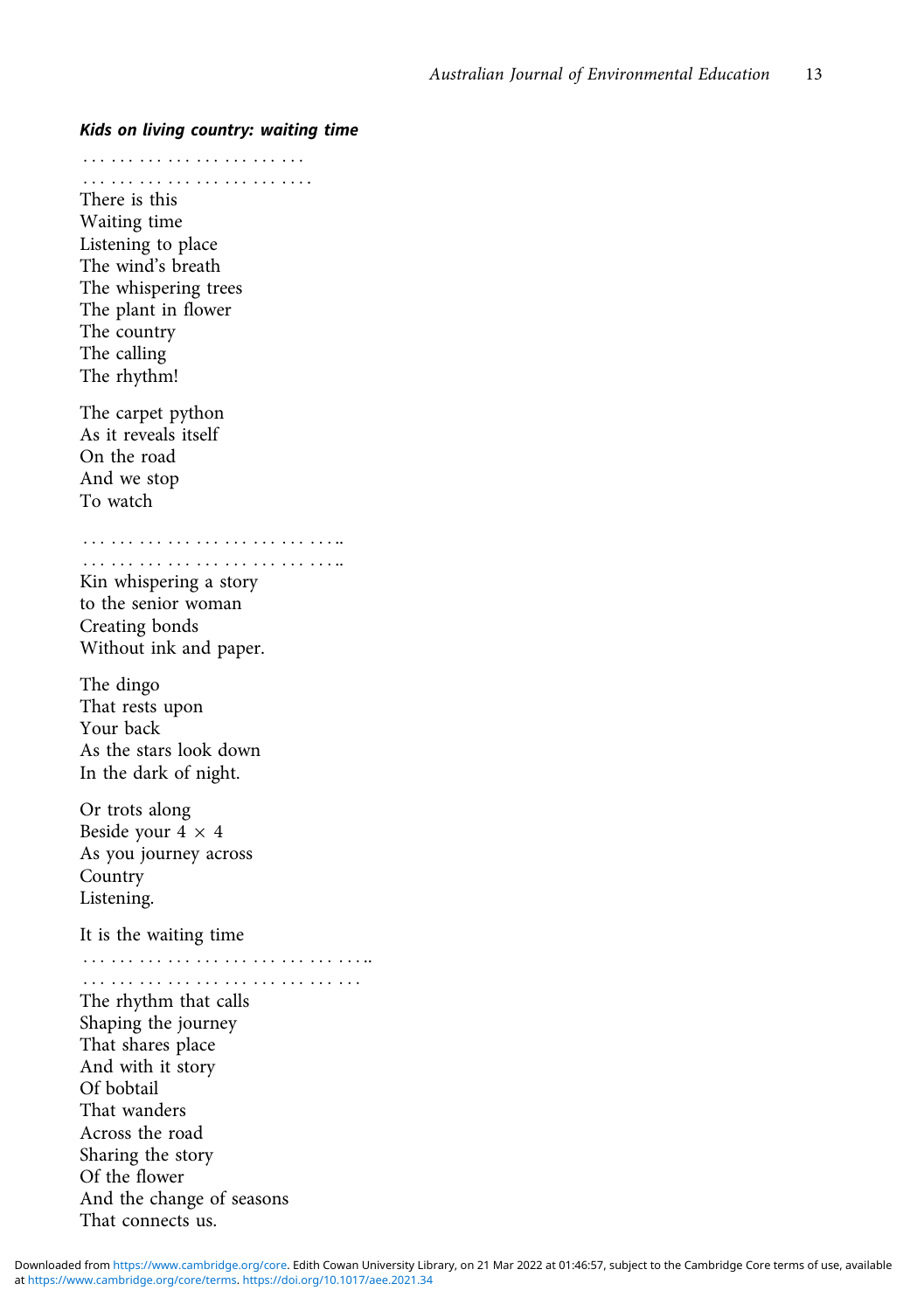It is the clouds The smell as rain hits The red earth The shimmer In the Woodland

It is not linear This time As place reveals itself And stories unfold It is country Talking. \*\*\*

Learning on Country in cycles of time, waiting time means we need to make time, to be patient. We need to 'see with our ears and listen with our eyes' (McDuffie & Poelina, [2018\)](#page-17-0) to observe what secrets are revealed. We become observational and caring, and we wait for the signs. We learn from Indigenous people to strengthen our empathy of care and value all life, such as responding to an invitation issued by a mallee fowl while crossing the road to her nest in front of our busload of children. This is very do-able.

## Conclusion

Australian environmental education may be the oldest on the planet. We have 65,000 years (Clarkson et al., [2017\)](#page-16-0) of continuously living with Country, listening to Rivers, attentively watching and waiting. Children need time to develop their own learning relationship with Country. Spending time on Country builds familiarity, confidence, and empathy. Engaging cultural environmental landscapes opens children's minds to appreciate the depth and richness in the biodiversity, beauty of the landscape, and the wonders of nature.

In these regenerative times prompted by the Anthropocene, Aboriginal voices are situated to draw on ancient wisdom for local learning and to share information across the globe as ecological imperative for humanity. Furthermore, this means revealing the lived experiences, and relationships of people and place. It means acknowledging that climate-related problems, injustice, pandemics and poverty show that human and planetary ecological health are directly connected.

Country is an active witness in the lives of Indigenous peoples. We all have a responsibility to listen, to help create a new direction for the future. There is no other time – there is only now – where the past and present come together to shape the future. Its regeneration is optimistic and visionary; it is a long, challenging (but heart-warming) journey towards Healing Country. To identify with local Country, to know Country means to be part of environment.

It is time to open minds, to hear local storytellers, to engage with stories of deep history and the colonial experience. We suggest young children already have or easily relearn these values, skills and knowledge. They – and we – need regular engagement and practice. Let young people lead; let them learn; let them teach. Through this inter-generational approach, we continue to nurture lifelong 'both way' learning for young and old, Indigenous and non-Indigenous learnings, sharing values in an ethics-based environmental education.

In this paper postqualitative research foregrounds the sentient nature of life as ancestral power and brings the vitality of co-becoming *as* our places into active engagement. It enables coloniality to surface, and reveals how it sits in our places and lives, in plain sight but unnoticed because of its so-called common sense. Postqualitative research relates with ancient knowledges in foregrounding Country's animacy and presence, revealing the essence of time as non-linear, cyclical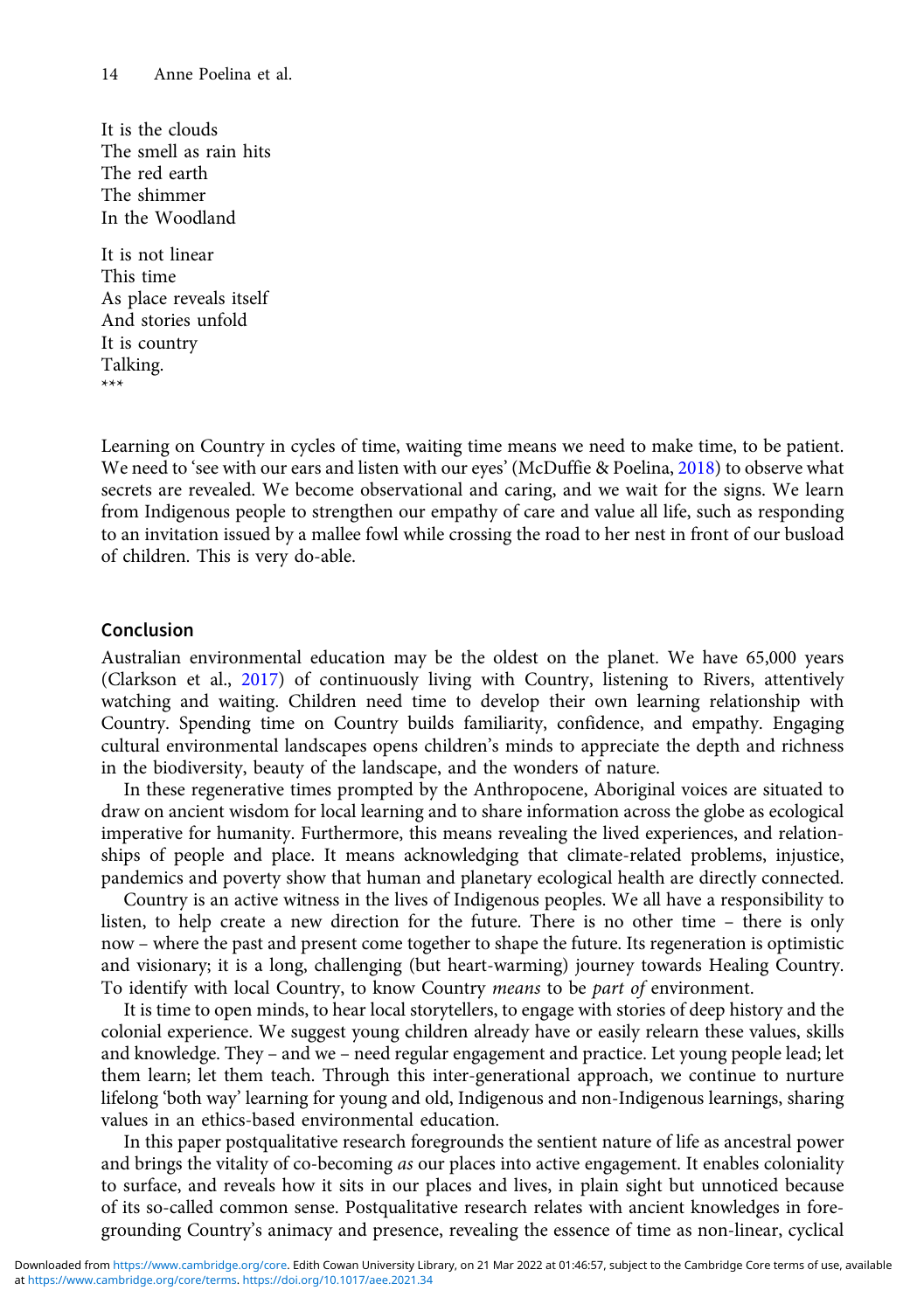<span id="page-16-0"></span>and perpetual. In this way we *are* our places, weather and climate, not separate. Postqualitative research also relates with ancient knowledge in illustrating Country as agentic and time as multiple, free of constraint and directly involved in our everyday. Country as Aboriginal philosophy is here always; a strong basis for decolonisation and planetary wellbeing.

#### Acknowledgements. None.

Competing Interests. The author(s) declare none.

Financial Support. This research received no specific grant from any funding agency, commercial, or not-for-profit sectors.

Conflicts of Interest. None.

### Endnotes

1 In Western Australia where the authors live or come from, the preferred term for reference to Indigenous people is the name of the specific nation being referred to, or Aboriginal. In this article, we use the term that seems respectful.

2 Usually, NAIDOC Week is in July in Australia, to celebrate Aboriginal and Torres Strait Islander histories, cultures and achievements. See: <https://www.naidoc.org.au/about/naidoc-week>

3 In this paper Horwitz, Wooltorton, Muecke and White drafted the theoretical sections of the katitjin bidi, followed by Poelina, Blaise, Aniere and Wooltorton who produced vignettes and narratives while developing and applying theory. As a research group, we collaboratively analysed, synthesised and concluded the research.

4 Capitalization of Land and Country denotes an understanding of the terms as inclusive of place-based entanglements such as knowledges, spirit and their implicit connections. These local and Indigenous understandings are becoming universalized. 5 Otherwise, it is colonisation of young people's minds.

#### References

- Australian Curriculum (nd). Cross-curriculum priorities. Retrieved from [https://www.australiancurriculum.edu.au/](https://www.australiancurriculum.edu.au/f-10-curriculum/cross-curriculum-priorities/) [f-10-curriculum/cross-curriculum-priorities/](https://www.australiancurriculum.edu.au/f-10-curriculum/cross-curriculum-priorities/)
- Barad, K. (2007). Meeting the universe halfway: Quantum physics and the entanglement of matter and meaning. Durham, USA; London, UK: Duke University Press.

Barad, K., & Gandorfer, D. (2021). Political desirings: Yearnings for mattering (,) differently. Theory & Event, 24(1), 14-66.

- Bignall, S., Hemming, S., & Rigney, D. (2016). Three ecosophies for the anthropocene: Environmental governance, continental posthumanism and indigenous expressivism. Deleuze Studies, 10(4), 455–478. DOI [10.3366/dls.2016.0239.](https://doi.org/10.3366/dls.2016.0239)
- Bird Rose, D. (2017). Shimmer: When all you love is being trashed. In A. Tsing, H. Swanson, E. Gan & N. Bubandt (Eds.), Arts of living on a damaged planet (pp. 51–63). Minneapolis, London: University of Minnesota Press.
- Bracknell, C., Collard, L., Palmer, D., & Revell, G. (2015). Ngatj baranginy ngulluckiny koorliny Derbal Yirigan bilya: Take me to the place the estuary that place on the river that rises and falls. In J. Bolleter (Eds.), Take me to the River: The story of Perth's Foreshore. Perth: UWA Press.
- Buchanan, B., Bastian, M., & Chrulew, M. (2018). Introduction: Field philosophy and other experiments. Parallax, 24(4), 383–391. DOI [10.1080/13534645.2018.1546715](https://doi.org/10.1080/13534645.2018.1546715).
- Chakrabarty, D. (2007). Provincializing Europe: Postcolonial thought and historical difference. Princeton: Princeton University Press.
- Clarkson, C., Jacobs, Z., Marwick, B., Fullagar, R., Wallis, L., Smith, M., & Pardoe, C. (2017). Human occupation of northern Australia by 65,000 years ago. Nature, 547(7663), 306–306. DOI [10.1038/nature22968.](https://doi.org/10.1038/nature22968)
- Díaz, S., Settele, J., Brondízio, E., Ngo, H.T., Guèze, M., Agard, J., & Zayas, C. (2019). Summary for policymakers of the global assessment report on biodiversity and ecosystem services – unedited advance version. Retrieved from [https://www.](https://www.ipbes.net/system/tdf/spm_global_unedited_advance.pdf?file1&typenode&id35245) [ipbes.net/system/tdf/spm\\_global\\_unedited\\_advance.pdf?file](https://www.ipbes.net/system/tdf/spm_global_unedited_advance.pdf?file1&typenode&id35245)=[1&type](https://www.ipbes.net/system/tdf/spm_global_unedited_advance.pdf?file1&typenode&id35245)=[node&id](https://www.ipbes.net/system/tdf/spm_global_unedited_advance.pdf?file1&typenode&id35245)=[35245](https://www.ipbes.net/system/tdf/spm_global_unedited_advance.pdf?file1&typenode&id35245)
- Francis, Pope (2015). Encyclical letter: Laudato Si' of the Holy Father Francis on care for our common home. Retrieved from [http://www.vatican.va/content/dam/francesco/pdf/encyclicals/documents/papa-francesco\\_20150524\\_enciclica-laudato-si\\_](http://www.vatican.va/content/dam/francesco/pdf/encyclicals/documents/papa-francesco_20150524_enciclica-laudato-si_en.pdf) [en.pdf](http://www.vatican.va/content/dam/francesco/pdf/encyclicals/documents/papa-francesco_20150524_enciclica-laudato-si_en.pdf)
- Graham, M. (2008). Some thoughts about the philosophical underpinnings of Aboriginal worldviews. Australian Humanities, 45, 181–194. Retrieved from <http://press-files.anu.edu.au/downloads/press/p38881/pdf/eco04.pdf>
- Graham, M. (2014). Aboriginal notions of relationality and positionalism: A reply to Weber. Global Discourse, 4(1), 17–22. DOI [10.1080/23269995.2014.895931](https://doi.org/10.1080/23269995.2014.895931).
- Jenkins, A., Horwitz, P., & Arabena, K. (2018). My island home: Place-based integration of conservation and public health in Oceania. Environmental Conservation, 45(2), 125–136. DOI [10.1017/S0376892918000061](https://doi.org/10.1017/S0376892918000061).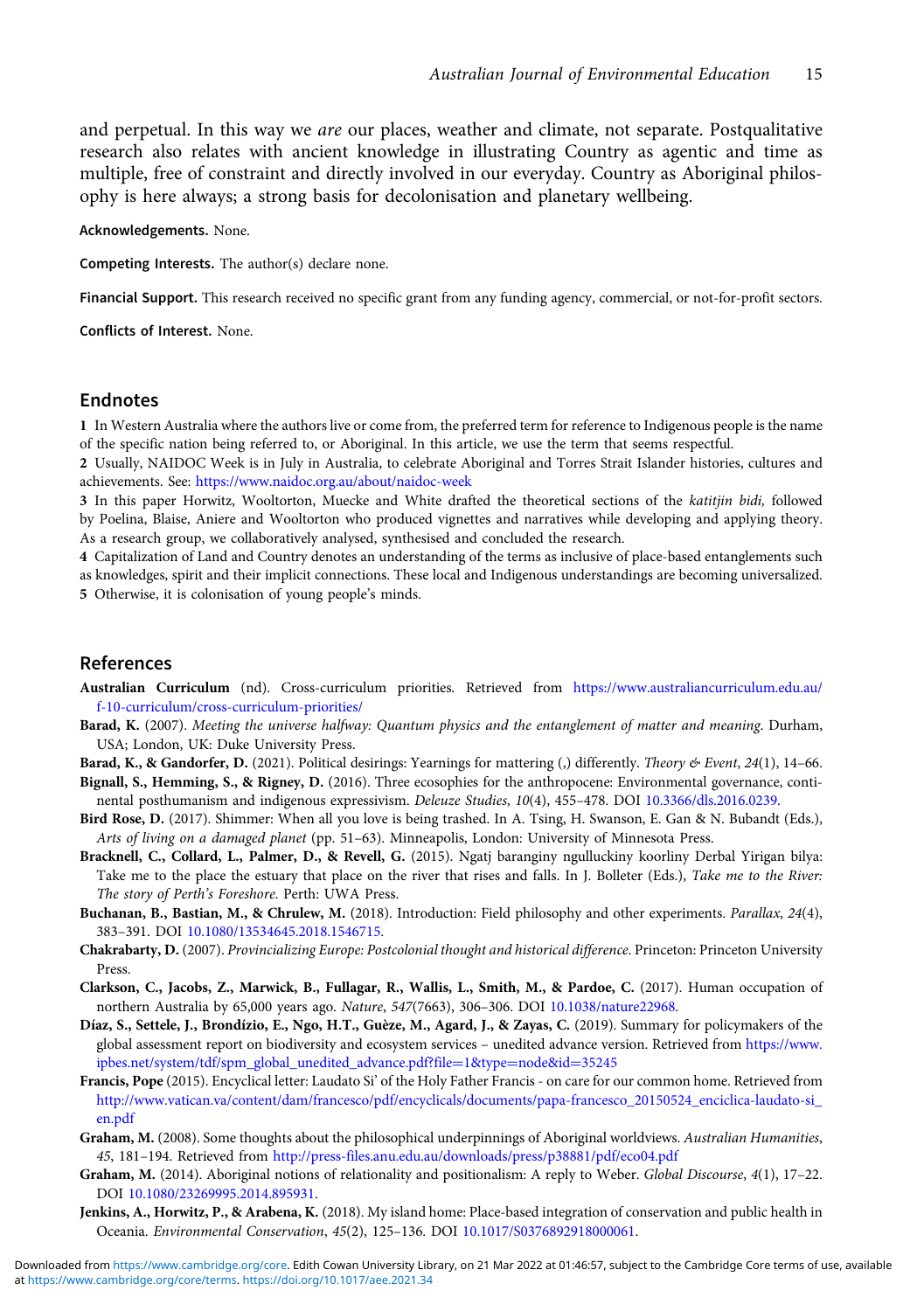- <span id="page-17-0"></span>Kimmerer, R.W. (2017). Speaking of nature: Finding language that affirms our kinship with the natural world. Orion Magazine(March/April). Retrieved from <https://orionmagazine.org/article/speaking-of-nature/>
- Lim, M., Poelina, A., & Bagnall, D. (2017). Can the Fitzroy River Declaration ensure the realisation of the First Laws of the River and secure sustainable and equitable futures for the West Kimberley? Australian Environment Review, 32(1), 18–24.
- McDuffie, M., & Poelina, A. (2018). Nyikina collaborative filmmaking in the Kimberley: 'learning to listen with your eyes, and see with your ears'. In P. Morrissey & C. Healy (Eds.), Reading the country: 30 years on. Sydney: University of Technology, Sydney.
- RiverOfLife Martuwarra, McDuffie, M., & Poelina, A. (2020). Martuwarra country: A historical perspective (1838–present). Retrieved from [https://researchonline.nd.edu.au/nulungu\\_research/5/](https://researchonline.nd.edu.au/nulungu_research/5/)
- Milgin, A., Nardea, L., Grey, H., Laborde, S., & Jackson, S. (2020). Sustainability crises are crises of relationship: Learning from Nyikina ecology and ethics. People and Nature, 2020(2), 1210–1222. DOI [10.1002/pan3.10149.](https://doi.org/10.1002/pan3.10149)
- Morphy, H. (1989). From dull to brilliant: The aesthetics of spiritual power among the Yolngu. Man (London), 24(1), 21-40. DOI [10.2307/2802545](https://doi.org/10.2307/2802545).
- Morrissey, P. (2019). The Muecke/Roe relationship as a model for Australian indigenous studies. In P. Morrissey & C. Healy (Eds.), Reading the country: 30 Years on (pp. 102–113). Retrieved from <http://library.oapen.org/handle/20.500.12657/39711>
- Muecke, S., & Roe, P. (2020). The children's country: Creation of a Goolarabooloo future in North-West Australia. London: Rowman & Littlefield Publishers.
- Mueller, M.L. (2017). Being salmon, being human: Encountering the wild in us and us in the wild. White River Junction, Vermont: Chelsea Green Publishing.
- Mulligan, E. L. (2014). Dreaming country. In Poelina, A, Perdrisat, I, Mulligan, R, Mulligan, G, Mulligan, E, Warbie, J, & McDuffie, M (Eds.), Warlangkooroo-Kandarra: Stories of Noonkanbah country. [DVD]. Australia: Madjulla Inc. [https://](https://vimeo.com/638357785/be0fd7a5b5) [vimeo.com/638357785/be0fd7a5b5](https://vimeo.com/638357785/be0fd7a5b5)
- Nangan, J., & Edwards, H. (1976). Joe Nangan's dreaming: Aboriginal legends of the north-west. West Melbourne, VIC: T. Nelson Australia.
- Northover, J. (2008). Joe Northover talks about Minningup Pool on the Collie River. Retrieved from [https://www.](https://www.noongarculture.org.au/joe-northover-minningup-pool/) [noongarculture.org.au/joe-northover-minningup-pool/](https://www.noongarculture.org.au/joe-northover-minningup-pool/)
- Orr, D.W. (1994). Earth in mind: On education, environment, and the human prospect. Washington, DC: Island Press.
- Ostrom, E. (2009). Beyond markets and states: Polycentric governance of complex economic systems. Paper presented at the Nobel Prize Lecture, Stockholm. <https://www.nobelprize.org/prizes/economic-sciences/2009/ostrom/lecture/>
- Parlee, B., Berkes, F., & Gwich'in, T.i (2005). Health of the land, health of the people: A case study on Gwich'in berry harvesting in Northern Canada. EcoHealth, 2(2), 127-137. DOI [10.1007/s10393-005-3870-z](https://doi.org/10.1007/s10393-005-3870-z).
- Perdrisat, M., & Poelina, A. (2020). First law in planetary health. Retrieved from <https://vimeo.com/519485101/e7dd271cec>
- Poelina, A. (2021). Martuwarra First Law Multi-Species Justice Declaration of Interdependence: Wellbeing of Land, Living Waters, and Indigenous Australian People. Doctor of Philosophy (Health Sciences). University of Notre Dame Australia, Fremantle.
- Poelina, A., Brueckner, M., & McDuffie, M. (2020). For the greater good? Questioning the social licence of extractive-led development in Western Australia's Martuwarra Fitzroy River region. The Extractive Industries and Society. [10.1016/j.exis.](https://doi.org/10.1016/j.exis.2020.10.010) [2020.10.010.](https://doi.org/10.1016/j.exis.2020.10.010)
- Poelina, A., Wooltorton, S., Harben, S., Collard, L., Horwitz, P., & Palmer, D. (2020). Feeling and hearing country. PAN: Philosophy Activism Nature, 15, 6–15. Retrieved from <http://panjournal.net/issues/15>
- Redvers, N., Poelina, A., Schultz, C., Kobei, D.M., Githaiga, C., Perdrisat, M., & Blondin, B.S. (2020). Indigenous natural and first law in planetary health. Challenges, 11, 29. DOI [10.3390/challe11020029.](https://doi.org/10.3390/challe11020029)
- Riley, K., & White, P. (2019). Attuning-with', affect, and assemblages of relations in a transdisciplinary environmental education. Australian Journal of Environmental Education, 35(3), 262-272. DOI [10.1017/aee.2019.30.](https://doi.org/10.1017/aee.2019.30)
- RiverOfLife, M., Poelina, A., Bagnall, D., & Lim, M. (2020). Recognizing the Martuwarra's first law right to life as a living ancestral being. Transnational Environmental Law, 9(3), 541–568. DOI [10.1017/S2047102520000163.](https://doi.org/10.1017/S2047102520000163)
- RiverOfLife, M., Taylor, K.S., & Poelina, A. (2021). Living Waters, Law First: Nyikina and Mangala water governance in the Kimberley, Western Australia. Australasian Journal of Water Resources, 25(1), 40-56. DOI [10.1080/13241583.2021.](https://doi.org/10.1080/13241583.2021.1880538) [1880538.](https://doi.org/10.1080/13241583.2021.1880538)
- Stengers, I. (2010). Cosmopolitics 1. Translated by Robert Bononno. Minneapolis: University of Minnesota Press.
- Bawaka Country, Suchet-Pearson, S., Wright, S., Lloyd, K., Tofa, M., Sweeney, J., & Maymuru, D. (2019). Goŋ Gurtha: Enacting response-abilities as situated co-becoming. Environment and Planning D: Society and Space, 37(4), 682–702. DOI [10.1177/0263775818799749](https://doi.org/10.1177/0263775818799749).
- Tollefson, J. (2020). Why deforestation and extinctions make pandemics more likely. Nature, 584(7820), 175–176. DOI [10.1038/d41586-020-02341-1](https://doi.org/10.1038/d41586-020-02341-1).
- van Dooren, T. (2018). Thinking with crows: (Re)doing philosophy in the field. Parallax, 24(4), 439-448. DOI [10.1080/](https://doi.org/10.1080/13534645.2018.1546722) [13534645.2018.1546722](https://doi.org/10.1080/13534645.2018.1546722).

Wahl, D.C. (2016). Designing regenerative cultures. Axminister, UK: Triarchy Press.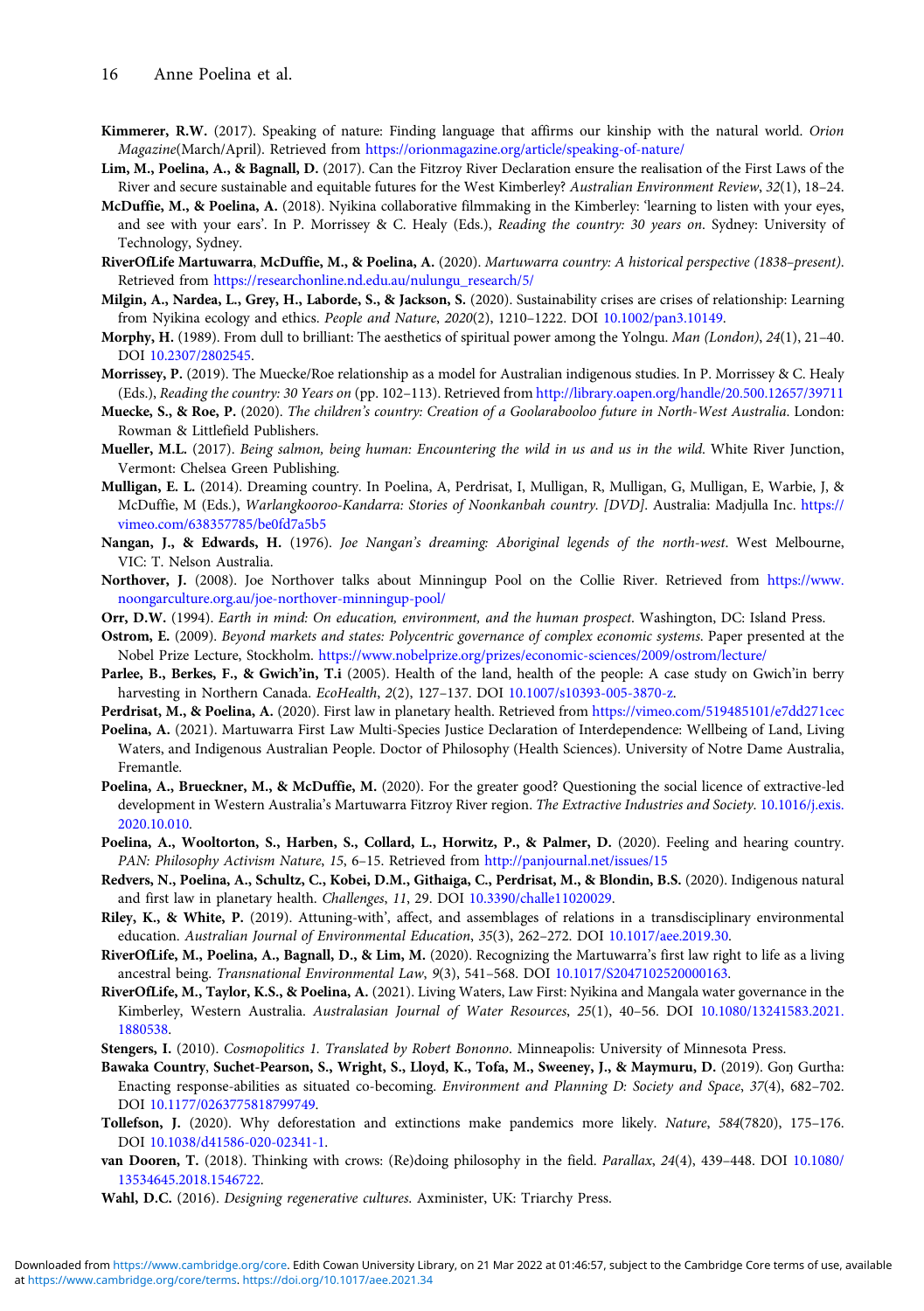- <span id="page-18-0"></span>Whyte, K.P. (2018). Indigenous science (fiction) for the Anthropocene: Ancestral dystopias and fantasies of climate change crises. Environment and Planning E: Nature and Space, 1(1-2), 224–242. DOI [10.1177/2514848618777621](https://doi.org/10.1177/2514848618777621).
- Williams, L. (2019). Reshaping colonial subjectivities through the language of the land. Ecopsychology, 11(3), 174-181. DOI [10.1089/eco.2018.0077](https://doi.org/10.1089/eco.2018.0077).
- Wintoneak, V., & Blaise, M. (2021). Voicing Derbarl Yerrigan as a feminist anti-colonial methodology. River Research and Applications, 6(2), 77. DOI [10.1002/rra.3822.](https://doi.org/10.1002/rra.3822)
- Wooltorton, S., Collard, L., & Horwitz, P. (2019). Living water: Groundwater and wetlands in Gnangara, Noongar boodjar. PAN: Philosophy, Activism, Nature, 14, 5–23. Retrieved from <http://panjournal.net/>
- Wooltorton, S., Poelina, A., & Collard, L. (2021). River relationships: For the love of rivers. River Research and Applications, Special Issue: Voicing Rivers, 15(2), 44. DOI [10.1002/rra.3854](https://doi.org/10.1002/rra.3854).
- Bawaka Country, Wright, S., Suchet-Pearson, S., Lloyd, K., Burarrwanga, L., Ganambarr, R., & Maymuru, D. (2020). Gathering of the clouds: Attending to Indigenous understandings of time and climate through songspirals. Geoforum, 108, 295–304. DOI [10.1016/j.geoforum.2019.05.017.](https://doi.org/10.1016/j.geoforum.2019.05.017)
- Bawaka Country, Wright, S., Suchet-Pearson, S., Lloyd, K., Burarrwanga, L., Ganambarr, R., & Sweeney, J. (2016). Co-becoming Bawaka: Towards a relational understanding of place/space. Progress in Human Geography, 40(4), 455–475. DOI [10.1177/0309132515589437](https://doi.org/10.1177/0309132515589437).
- DPIRD. (2011). Sunset dreaming. In Aboriginal coastal use. Retrieved November 3, 2021 from [http://beachcombers-kit.fish.](http://beachcombers-kit.fish.wa.gov.au/wp-content/uploads/2011/03/Aboriginal-Coastal-Uses.pdf) [wa.gov.au/wp-content/uploads/2011/03/Aboriginal-Coastal-Uses.pdf](http://beachcombers-kit.fish.wa.gov.au/wp-content/uploads/2011/03/Aboriginal-Coastal-Uses.pdf).
- Gay'wu Group of Women (2019). Songspirals: Sharing women's wisdom of country through songlines. Australia: Allen & Unwin.
- IPCC (2021). Climate change 2021: The physical science basis. Contribution of Working Group 1 to the sixth assessment report of the Intergovernmental Panel on Climate Change. Cambridge: Cambridge University Press.
- United Nations (2011). United Nations Declaration on the Rights of Indigenous Peoples. Human Rights Quarterly, 33(3), 909–921. DOI [10.1353/hrq.2011.0040](https://doi.org/10.1353/hrq.2011.0040).

Professor Anne Poelina is a Nyikina Warrwa Indigenous leader, human and earth rights advocate, filmmaker and a respected academic researcher. In 2017, she was awarded a Laureate from the Women's World Summit Foundation (Geneva), and is Professor and Senior Research Fellow with Notre Dame University. She holds membership to national and global Think Tanks. Professor Poelina is a Visiting Fellow with the Crawford School of Public Policy at the Australian National University, Water Justice Hub, to focus on Indigenous Water Valuation and Resilient Decision-making. See web site: [www.martuwarrafitzroyriver.org;](https://www.martuwarrafitzroyriver.org;) and [www.majala.com.au.](https://www.majala.com.au) Email: [anne@majala.com.au](mailto:anne@majala.com.au). Orcid ID: 0000-0001-6461-7681.

Assoc. Professor Sandra Wooltorton is from Noongar Boodjar, also known as southwest Western Australia, and is Senior Research Fellow at the Nulungu Research Institute at the University of Notre Dame Australia, in Yawuru Country in the Western Australian Kimberley. She is a geographer, educator and transdisciplinary researcher with interests in environmental humanities. Recent collaborative articles are Feeling and Hearing Country (2019); Hearing, Voicing and Healing: Rivers as Culturally Located and Connected (2021); The Land Still Speaks: Ni, Katitj (2017) and River Relationships: For the Love of Rivers (2021). She co-edited the Voicing Rivers Special Issue of River Research and Applications. Email: [Sandra.wooltorton@](mailto:Sandra.wooltorton@nd.edu.au) [nd.edu.au.](mailto:Sandra.wooltorton@nd.edu.au) Orcid ID: 0000-0001-8677-870X

Professor Pierre Horwitz is Professor of Environmental Sciences, and Co-Director of the Strategic Research Centre for People, Place, & Planet, at Edith Cowan University, Australia. He is recognised for his work on ecosystem approaches to human health, and as a theme coordinator for wetlands and health for the Ramsar Convention (2009–2015). He is currently the Co-Editor-in-Chief for the journal PLOS Water. Email: [P.Horwitz@ecu.edu.au](mailto:P.Horwitz@ecu.edu.au). Orcid ID: 0000-0002-8689-7888

Professor Stephen Muecke is Adjunct Professor at the Nulungu Research Institute Notre Dame University, Broome, an Emeritus Professor of Ethnography at the University of New South Wales, and a Fellow of the Australian Academy of the Humanities. Recent books are Latour and the Humanities, edited with Rita Felski, Johns Hopkins University Press, 2020 and The Children's Country: Creation of a Goolarabooloo Future in North-West Australia, co-authored with Paddy Roe, Rowman and Littlefield International, 2020. His most recent book is a translation of Vinciane Despret: Our Grateful Dead: Stories of Those Left behind, University of Minnesota Press, 2021. Email: [S.Muecke@unsw.edu.au](mailto:S.Muecke@unsw.edu.au). Orcid ID: 0000-0003-1634-8637

Catrina Luz Aniere is CEO – Millennium Kids Inc., a not-for-profit environmental youth program which operates in Western Australia with partnerships across Australia and Indonesia. She has more than 30 years of international and Australian experience in the areas of program development and education for sustainability with a focus on children and youth directed initiatives. All Catrina's work uses youth voice and engagement at its core. Email: [catrina@millenniumkids.com.au](mailto:catrina@millenniumkids.com.au).